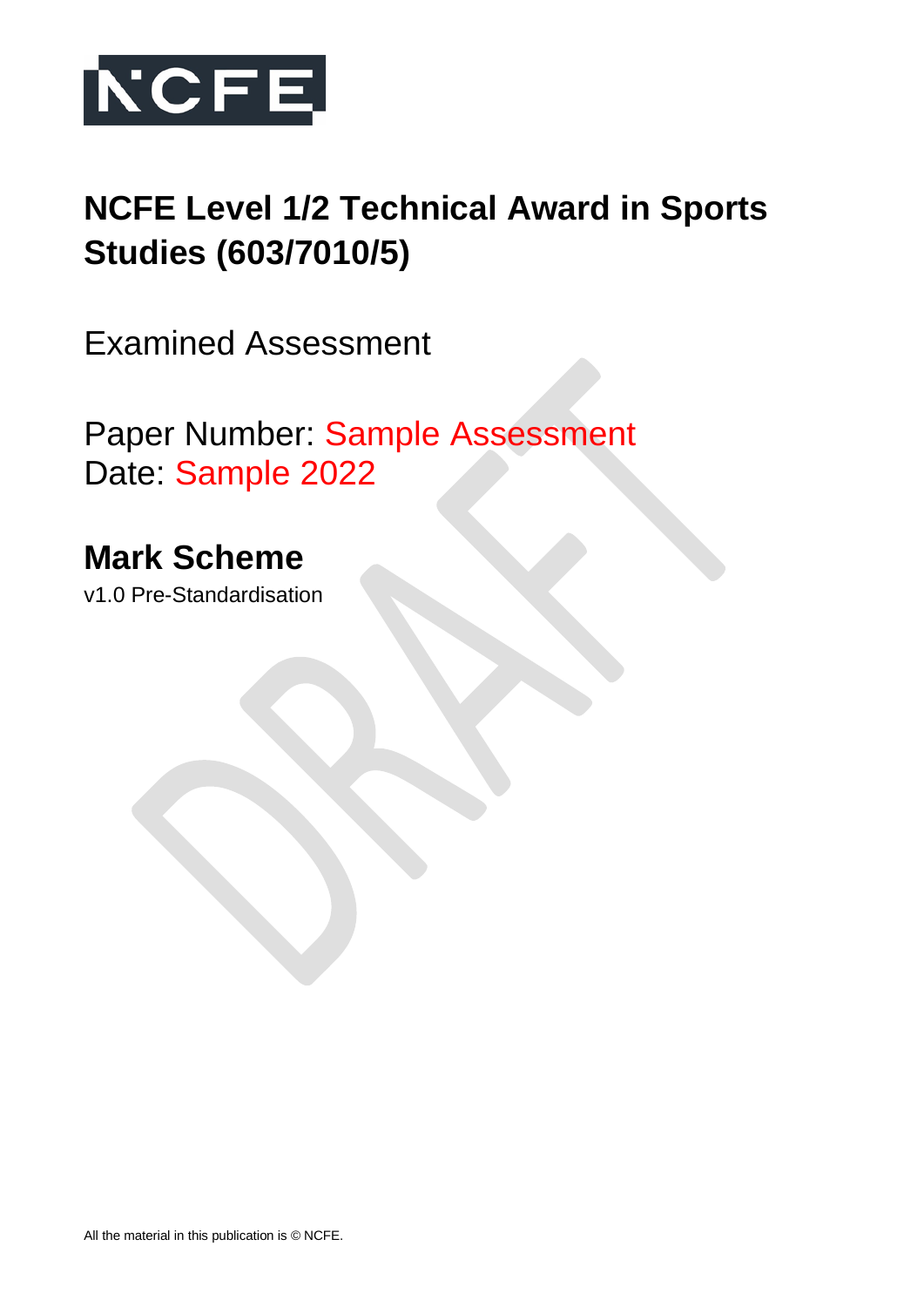This mark scheme has been written by the assessment writer and refined, alongside the relevant questions, by a panel of subject experts through the external assessment writing process and at standardisation meetings.

The purpose of this mark scheme is to give you:

- examples and criteria of the types of response expected from a learner
- information on how individual marks are to be awarded
- the allocated assessment objective(s) and total mark for each question.

# **Marking guidelines**

### **General guidelines**

You must apply the following marking guidelines to all marking undertaken throughout the marking period. This is to ensure fairness to all learners, who must receive the same treatment. You must mark the first learner in exactly the same way as you mark the last.

- The mark scheme must be referred to throughout the marking period and applied consistently, do not change your approach to marking once you have been standardised.
- Reward learners positively, giving credit for what they have shown, rather than what they might have omitted.
- Utilise the whole mark range and always award full marks when the response merits them.
- Be prepared to award zero marks if the learner's response has no creditworthy material.
- Do not credit irrelevant material that does not answer the question, no matter how impressive the response might be.
- The marks awarded for each response should be clearly and legibly recorded in the grid on the front of the question paper.
- If you are in any doubt about the application of the mark scheme, you must consult with your team leader or the chief examiner.

### **Guidelines for using extended response marking grids**

Extended response marking grids have been designed to award a learner's response holistically and should follow a best-fit approach. The grids are broken down into levels, with each level having an associated descriptor indicating the performance at that level. You should determine the level before determining the mark.

When determining a level, you should use a bottom up approach. If the response meets all the descriptors in the lowest level, you should move to the next one, and so on, until the response matches the level descriptor. Remember to look at the overall quality of the response and reward learners positively, rather than focussing on small omissions. If the response covers aspects at different levels, you should use a best-fit approach at this stage, and use the available marks within the level to credit the response appropriately.

When determining a mark, your decision should be based on the quality of the response in relation to the descriptors. You must also consider the relative weightings of the assessment objectives, so as not to over/under credit a response. Standardisation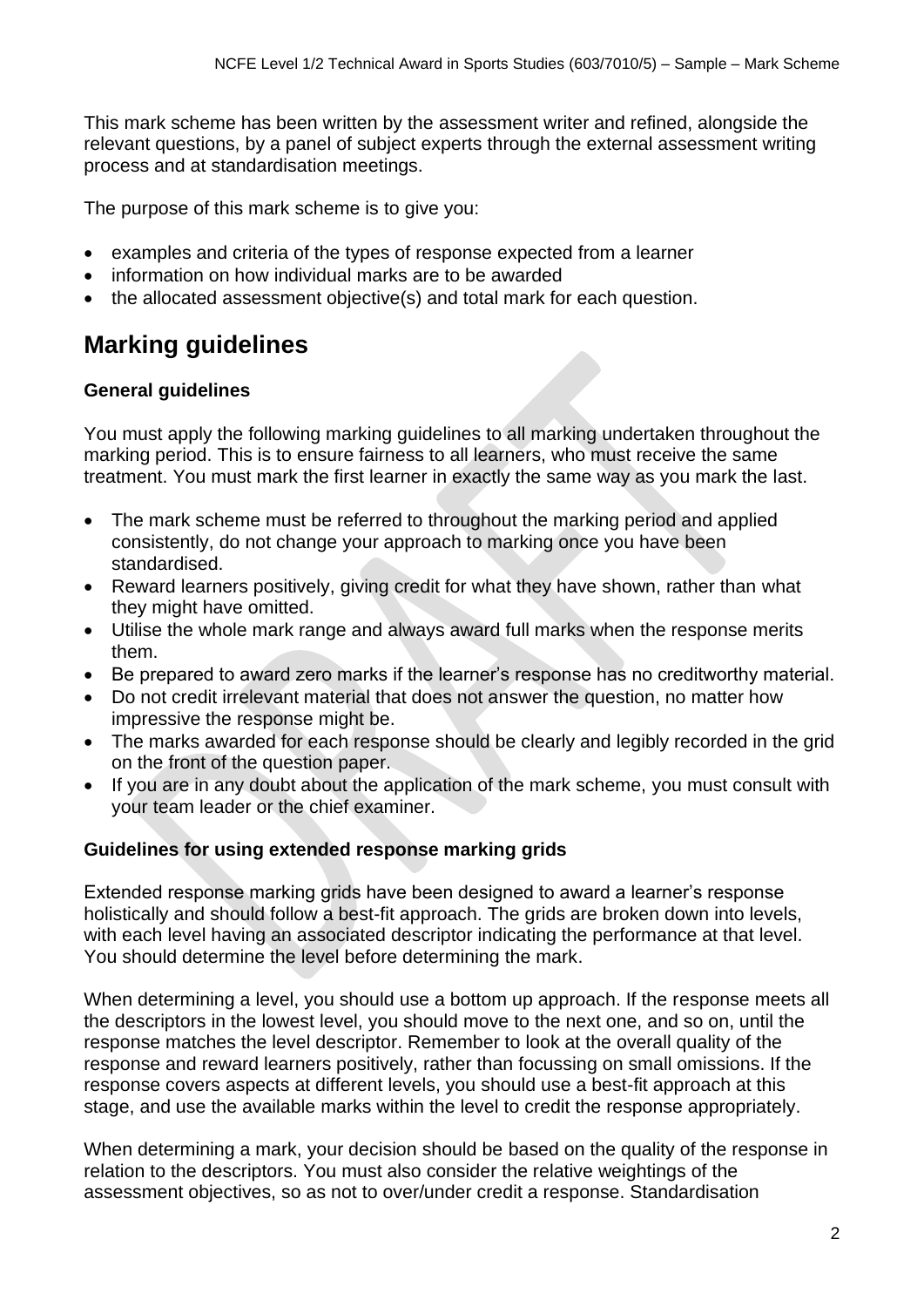materials, marked by the chief examiner, will help you with determining a mark. You will be able to use exemplar learner responses to compare to live responses, to decide if it is the same, better or worse.

You are reminded that the indicative content provided under the marking grid is there as a guide, and therefore you must credit any other suitable responses a learner may produce. It is not a requirement either, that learners must cover all of the indicative content to be awarded full marks.

# **Assessment objectives**

This unit requires learners to:

|            | Recall knowledge and show understanding.                                   |
|------------|----------------------------------------------------------------------------|
| <b>AO1</b> | The emphasis here is for learners to recall and communicate the            |
|            | fundamental elements of knowledge and understanding.                       |
|            | Apply knowledge and understanding.                                         |
| <b>AO2</b> | The emphasis here is for learners to apply their knowledge and             |
|            | understanding to real-world contexts and novel situations.                 |
|            | Analyse and evaluate knowledge and understanding.                          |
| AO3        | The emphasis here is for learners to develop analytical thinking skills to |
|            | make reasoned judgements and reach conclusions.                            |

The weightings of each assessment objective can be found in the qualification specification.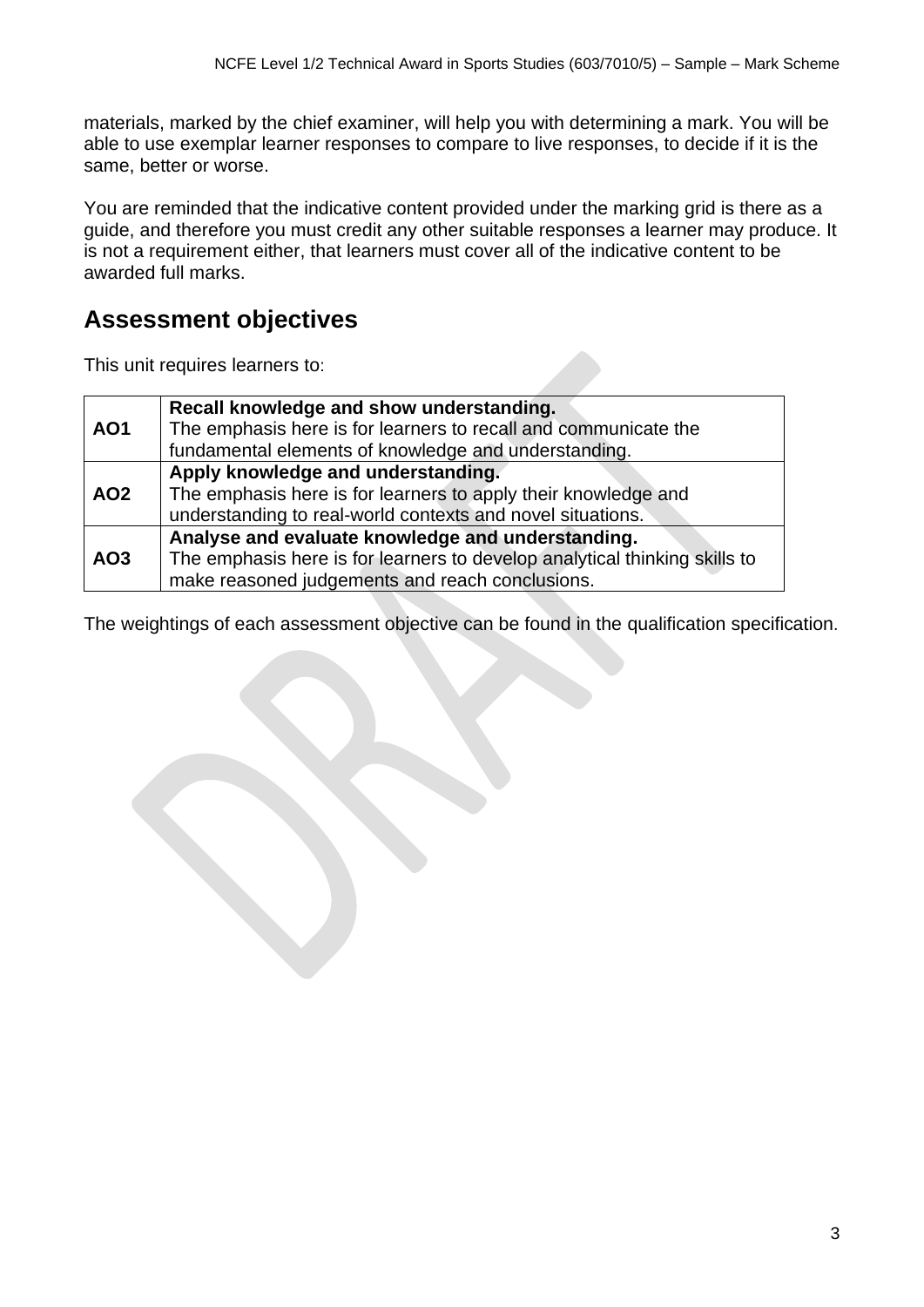| Qu               | <b>Mark scheme</b>               | Total<br>marks |
|------------------|----------------------------------|----------------|
| <b>Section A</b> | Total for this section: 20 marks |                |

| Which one of the following is a benefit to physical<br>wellbeing due to participating in sport?                                 | $AO1=1$ |
|---------------------------------------------------------------------------------------------------------------------------------|---------|
| A: Improved communication skills<br><b>B:</b> Improved time management<br>C: Reduced blood pressure<br><b>D:</b> Reduced stress |         |
| Answer: C (Reduced blood pressure.)                                                                                             |         |

| $\mathbf{2}$ | Which one of the following is where sprains occur in the<br>body? |         |
|--------------|-------------------------------------------------------------------|---------|
|              |                                                                   | $AO1=1$ |
|              | A: Bone                                                           |         |
|              | <b>B:</b> Joint                                                   |         |
|              | C: Ligament                                                       |         |
|              | D: Muscle                                                         |         |
|              | <b>Answer: C (Ligament)</b>                                       |         |

| 3 | Which one of the following is an example of intrinsic<br>motivation when taking part in a friendly rugby match?<br>A: Participating for enjoyment<br><b>B:</b> Participating for recognition<br>C: Participating to gain praise<br><b>D:</b> Participating to win trophies<br><b>Answer: A (Participating for enjoyment.)</b> | $AO2=1$ |
|---|-------------------------------------------------------------------------------------------------------------------------------------------------------------------------------------------------------------------------------------------------------------------------------------------------------------------------------|---------|
|   |                                                                                                                                                                                                                                                                                                                               |         |

| 4 | Complete figure 1 to show the injury assessment routine. |         |
|---|----------------------------------------------------------|---------|
|   | Award one mark for each correct answer:                  | $AO1=3$ |
|   |                                                          |         |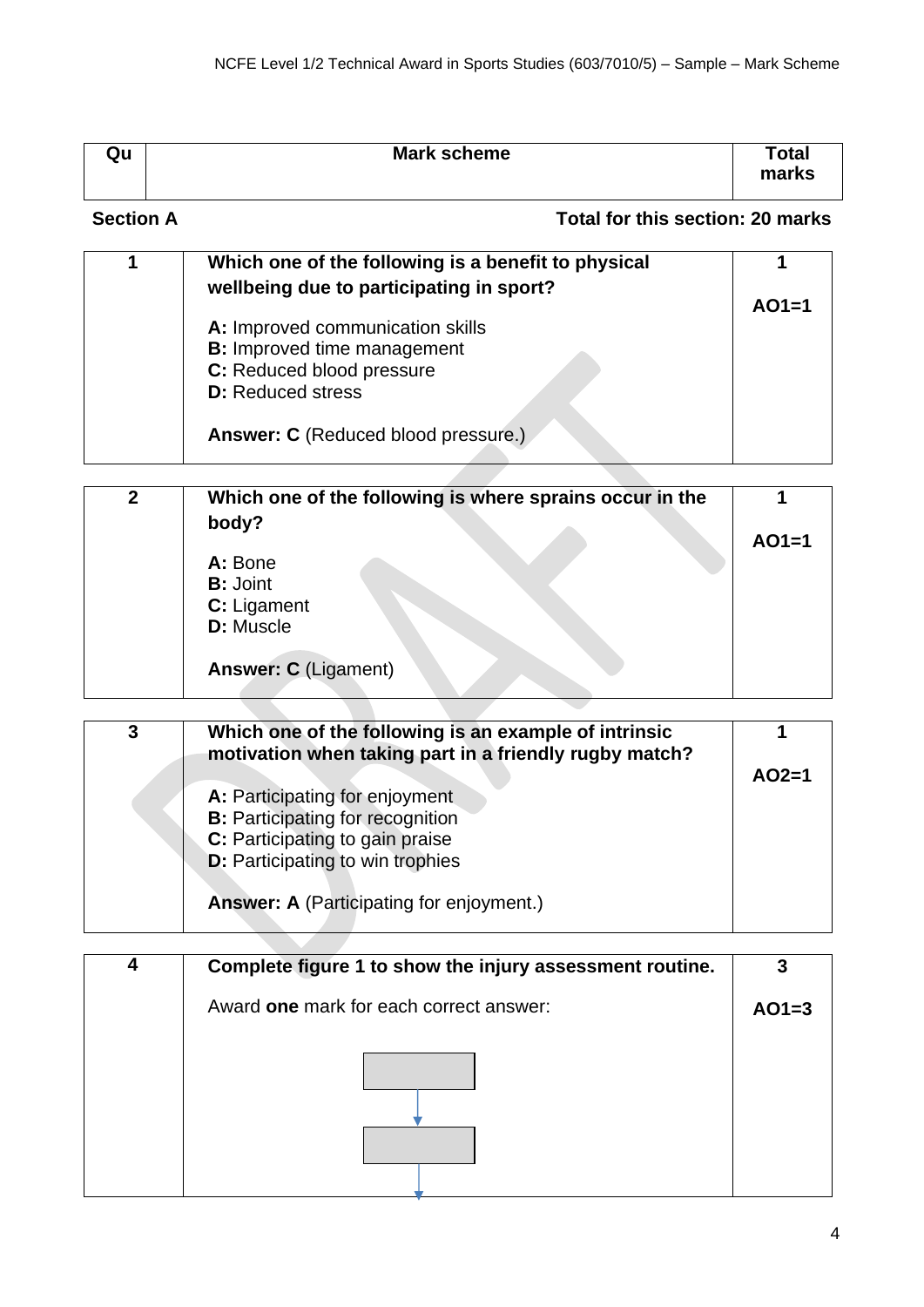

| 5(a) | Cryotherapy is a form of rehabilitation for injured sports                                                                                                                                                                                                                                                                 | 3       |
|------|----------------------------------------------------------------------------------------------------------------------------------------------------------------------------------------------------------------------------------------------------------------------------------------------------------------------------|---------|
|      | performers.                                                                                                                                                                                                                                                                                                                | $AO1=1$ |
|      | Jane has been told that she requires cryotherapy for an<br>ongoing knee injury that is causing swelling and pain<br>when exercising.                                                                                                                                                                                       | $AO2=2$ |
|      | Define cryotherapy and explain two procedures that Jane<br>would receive.                                                                                                                                                                                                                                                  |         |
|      | Award one mark for the correct definition:                                                                                                                                                                                                                                                                                 |         |
|      | <b>AO1</b>                                                                                                                                                                                                                                                                                                                 |         |
|      | the use of extreme cold in medical therapy (1).                                                                                                                                                                                                                                                                            |         |
|      | <b>AO2</b>                                                                                                                                                                                                                                                                                                                 |         |
|      | Award one mark for each correct explanation of the processes<br>up to a maximum of two marks:                                                                                                                                                                                                                              |         |
|      | Jane could receive treatment in a whole body chamber if<br>this was available at her treatment centre (1)<br>Jane could receive localised treatment by applying an ice<br>$\bullet$<br>pack to the knee to reduce swelling and pain<br>Jane could take an ice bath to help with the pain and<br>$\bullet$<br>swelling (1). |         |
|      | Accept any other suitable response.                                                                                                                                                                                                                                                                                        |         |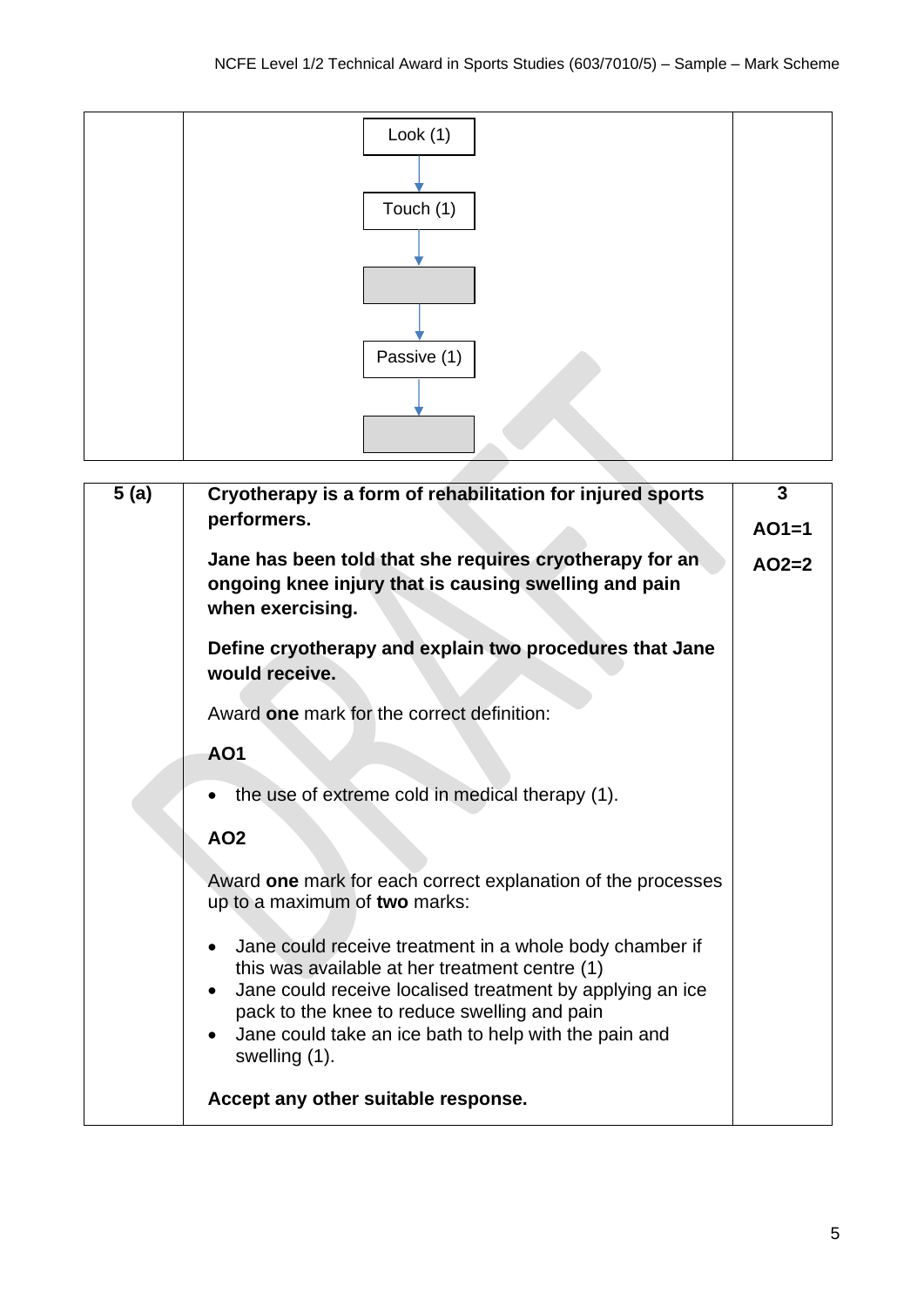| 5 <sub>(b)</sub> | Giving two examples, explain why cryotherapy would have a                                                                                                                                                                                                                                                                                                                                                                                                                                                                                 | 2       |
|------------------|-------------------------------------------------------------------------------------------------------------------------------------------------------------------------------------------------------------------------------------------------------------------------------------------------------------------------------------------------------------------------------------------------------------------------------------------------------------------------------------------------------------------------------------------|---------|
|                  | positive effect on Jane's injury.                                                                                                                                                                                                                                                                                                                                                                                                                                                                                                         | $AO2=2$ |
|                  | Award one mark for each correct explanation up to a maximum<br>of two marks:                                                                                                                                                                                                                                                                                                                                                                                                                                                              |         |
|                  | causes blood vessels to constrict, which reduces blood flow<br>and alleviates pain (1), swelling (1) and inflammation (1)<br>increased blood circulation occurs during whole body sports<br>cryotherapy which provides the blood with more oxygen,<br>delivering nutrients all around the body (1), helping Jane<br>heal quicker (1)<br>with such extreme temperatures, the body tries to create<br>balance or homeostasis again, boosting the immune system<br>(1), improving Jane's healing (1).<br>Accept any other suitable response. |         |
|                  |                                                                                                                                                                                                                                                                                                                                                                                                                                                                                                                                           |         |

| 6(a) | Describe one feature of a closed skill and give one sporting                                                   | $\mathbf{2}$ |
|------|----------------------------------------------------------------------------------------------------------------|--------------|
|      | example.                                                                                                       | $AO1=1$      |
|      | Award one mark for any of the following descriptions of a<br>closed skill feature up to a maximum of one mark: | $AO2=1$      |
|      | <b>AO1</b>                                                                                                     |              |
|      | stable and predictable environment (1)                                                                         |              |
|      | performers can rely on fixed technique (1).                                                                    |              |
|      | <b>AO2</b>                                                                                                     |              |
|      | Award one mark for a sporting example of a closed skill up to a<br>maximum of one mark:                        |              |
|      | shotput (1)                                                                                                    |              |
|      | somersault in gymnastics (1)                                                                                   |              |
|      | free throw in basketball (1).                                                                                  |              |
|      | Accept any other suitable response.                                                                            |              |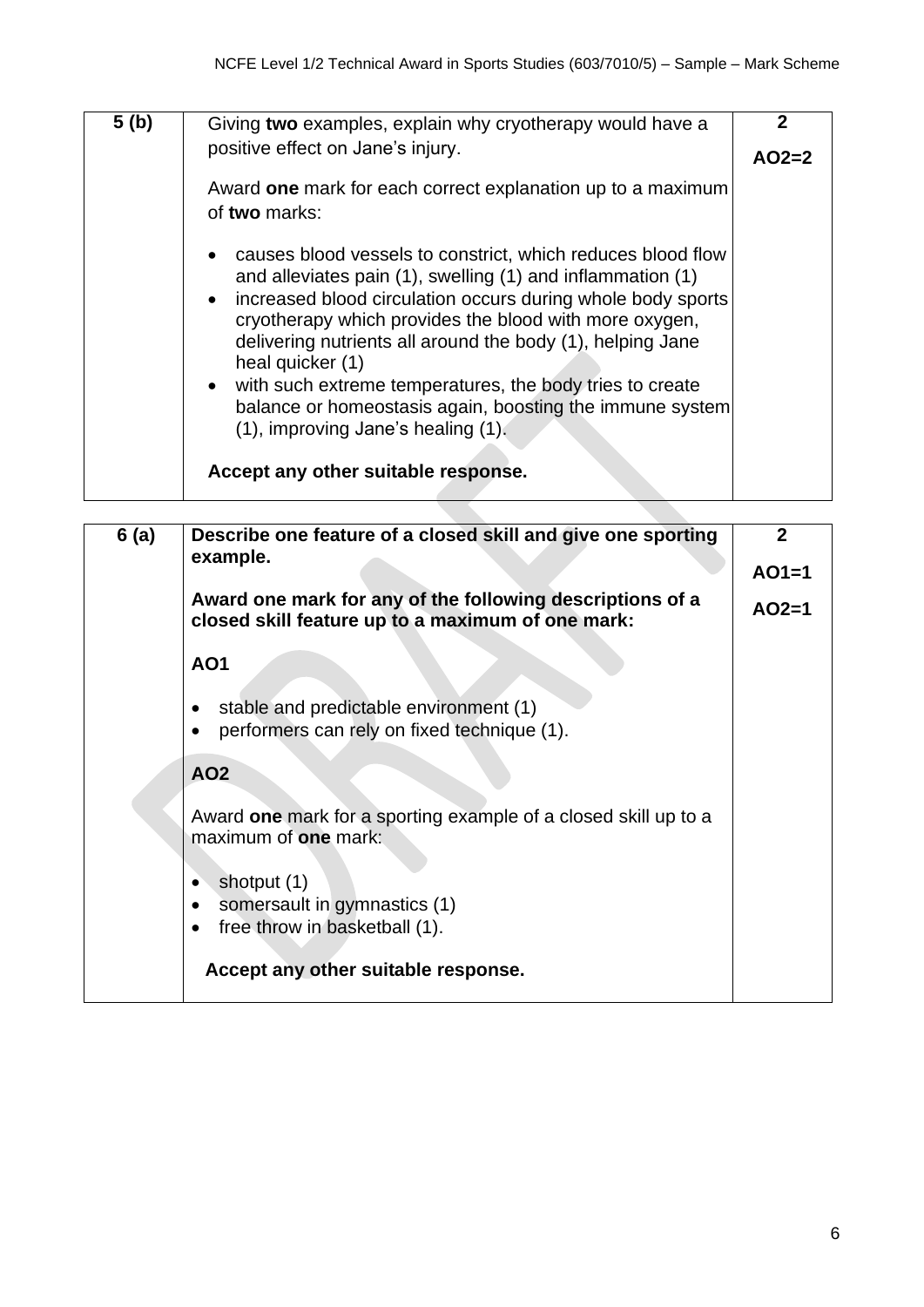| 6(b) | Justify your sporting example.                                                                                                                                                                                                                                                                                       | 3       |
|------|----------------------------------------------------------------------------------------------------------------------------------------------------------------------------------------------------------------------------------------------------------------------------------------------------------------------|---------|
|      | Award one mark for each relevant justification up to a<br>maximum of three marks:                                                                                                                                                                                                                                    | $AO3=3$ |
|      | AO3:                                                                                                                                                                                                                                                                                                                 |         |
|      | when the skill is performed it is not affected by anyone<br>around you (1)<br>the skill is done the same way every time (1)<br>the performer decides when to perform the skill (1)<br>the performer is always in control of what happens next in<br>performing the skill (1).<br>Accept any other suitable response. |         |

| $\overline{7}$ | Identify one example of an activity that an introvert may be<br>suited to.                                                                                                                                                                                                                                                                | 4                  |
|----------------|-------------------------------------------------------------------------------------------------------------------------------------------------------------------------------------------------------------------------------------------------------------------------------------------------------------------------------------------|--------------------|
|                | Justify your choice.<br>Award one mark for identifying a suitable activity for an introvert<br>up to a maximum of one mark:                                                                                                                                                                                                               | $AO2=1$<br>$AO3=3$ |
|                | <b>AO2</b>                                                                                                                                                                                                                                                                                                                                |                    |
|                | cycling $(1)$<br>long distance running (1).                                                                                                                                                                                                                                                                                               |                    |
|                | Award one mark for any justifications up to a maximum of three<br>marks:                                                                                                                                                                                                                                                                  |                    |
|                | AO <sub>3</sub>                                                                                                                                                                                                                                                                                                                           |                    |
|                | introverts prefer to do things on their own so are attracted to<br>individual sports (1)<br>introverts tend to have high levels of concentration so would<br>$\bullet$<br>be suited to this type of activity (1)<br>these activities are low arousal which would attract introverts<br>as they tend to avoid high arousal activities (1). |                    |
|                | Accept any other suitable response.                                                                                                                                                                                                                                                                                                       |                    |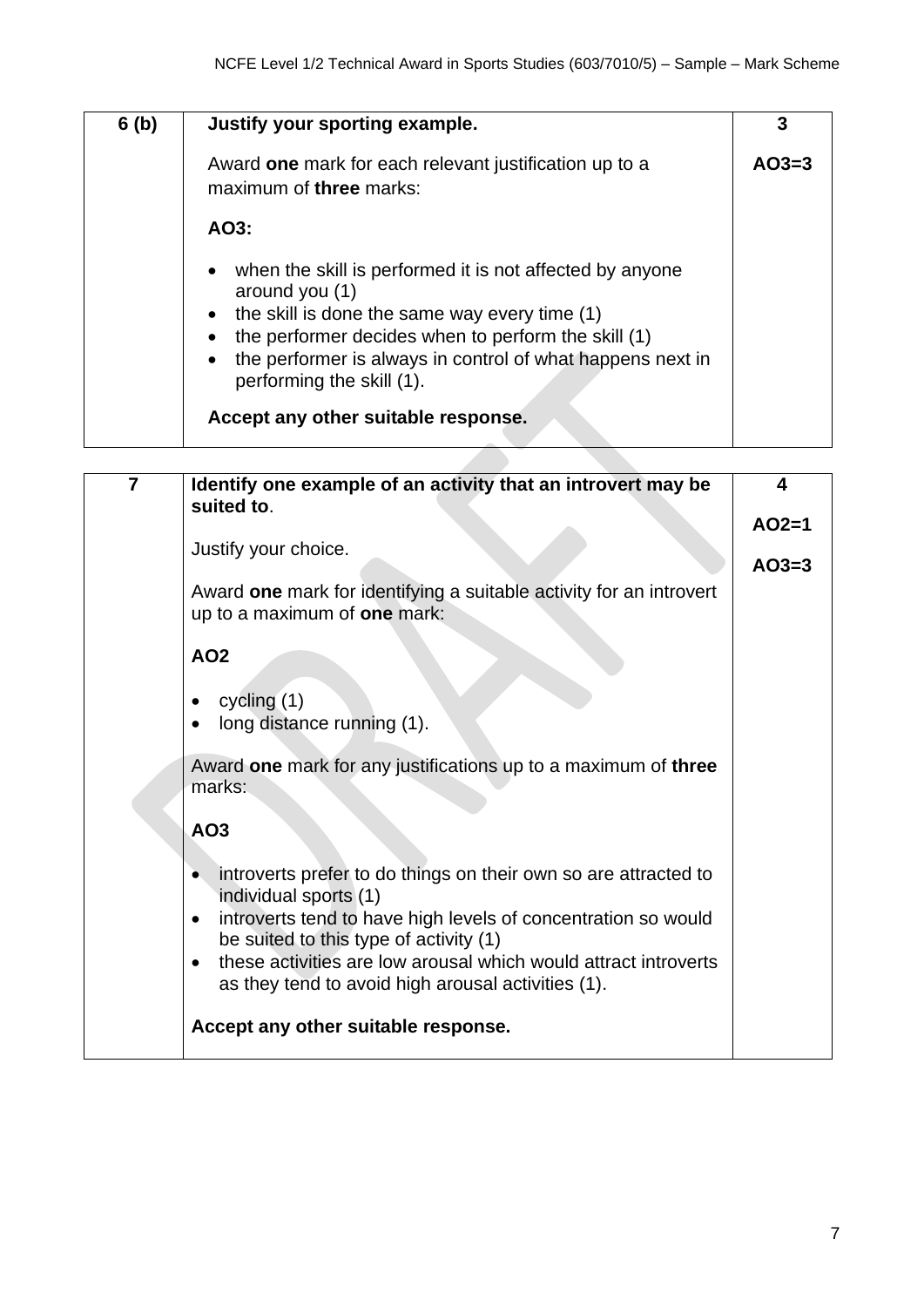## **Section B Total for this section: 21 marks**

| 8 | Which one of the following is the purpose of stimulants?                                                                                                                                                                          |         |
|---|-----------------------------------------------------------------------------------------------------------------------------------------------------------------------------------------------------------------------------------|---------|
|   | A: To increase alertness and aggressiveness of a performer<br><b>B:</b> To increase the number of red blood cells in a performer<br>C: To increase muscle mass of a performer<br>D: To increase power and strength of a performer | $AO1=1$ |
|   | Answer: A (To increase alertness and aggressiveness of a<br>performer.)                                                                                                                                                           |         |

| 9 | Which one of the following is an advantage of sponsorship<br>for the spectator? |         |
|---|---------------------------------------------------------------------------------|---------|
|   |                                                                                 | $AO1=1$ |
|   | A: Increased match-day experience<br><b>B:</b> Increased personal profile       |         |
|   | C: Increased publicity for product                                              |         |
|   | <b>D:</b> Increased sales and revenue                                           |         |
|   | Answer: A (Increased match-day experience)                                      |         |

| 10 | Select one of the following statements to complete the<br>sentence: |         |
|----|---------------------------------------------------------------------|---------|
|    |                                                                     | $AO2=1$ |
|    | is an example of match fixing                                       |         |
|    | A: Agreeing a start time for an event                               |         |
|    | B: Agreeing to a date for a match to take place                     |         |
|    | C: Agreeing to bat first in a game of cricket                       |         |
|    | D: Agreeing to miss a penalty in a penalty shootout                 |         |
|    | <b>Answer: D</b> (Agreeing to miss a penalty in a penalty shootout) |         |

| Jacob is a marathon runner who is being pressured to consider<br>blood doping.                                                           |         |
|------------------------------------------------------------------------------------------------------------------------------------------|---------|
|                                                                                                                                          | $AO1=1$ |
| State one reason why Jacob may use blood doping and<br>explain one reason why blood doping may cause a negative<br>side effect on him.   | $AO2=1$ |
| Award one mark for the correct purpose up to a maximum of<br>one mark:                                                                   |         |
| blood doping may increase Jacob's red blood cells to<br>$\bullet$<br>provide extra oxygen to his muscles for improved<br>performance (1) |         |
|                                                                                                                                          |         |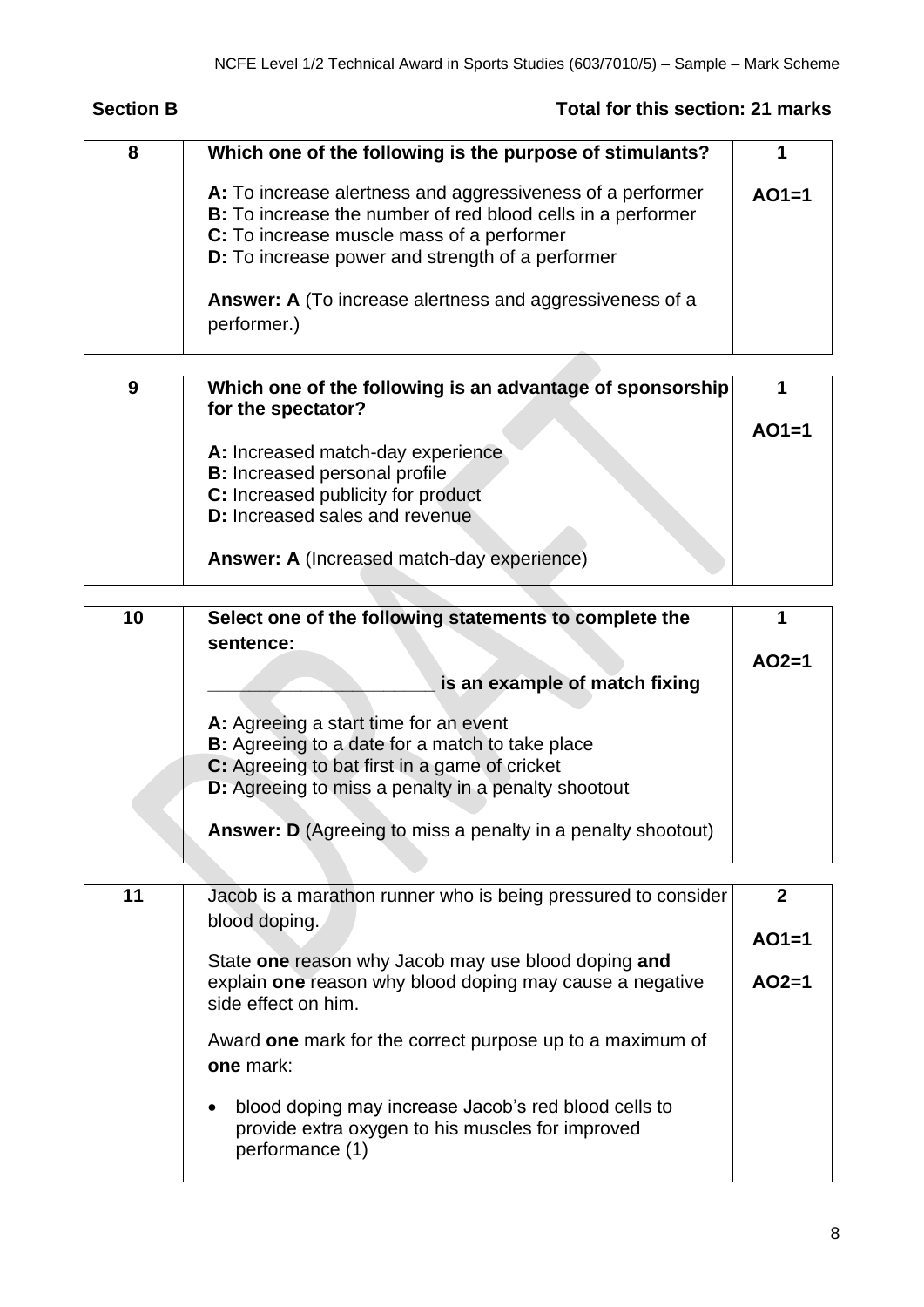|    | Award one mark for any of the following explanations why                                                                                                             |              |
|----|----------------------------------------------------------------------------------------------------------------------------------------------------------------------|--------------|
|    | blood doping may cause a negative side effect on Jacob up to                                                                                                         |              |
|    | a maximum of one mark:                                                                                                                                               |              |
|    | Jacob may experience blood clotting as too many red<br>$\bullet$<br>blood cells can cause blood to sludge (1)                                                        |              |
|    | Jacob may experience an increased risk of a heart<br>$\bullet$                                                                                                       |              |
|    | attack (1) or stroke (1) because blood doping causes the                                                                                                             |              |
|    | blood to thicken and make the heart work harder                                                                                                                      |              |
|    | Jacob has an increased risk of infection/contamination                                                                                                               |              |
|    | $\bullet$<br>(HIV, Hepatitis A, Hepatitis B) as blood doping is carried<br>out by blood transfusion or injection (1).                                                |              |
|    | Accept any other suitable response.                                                                                                                                  |              |
| 12 | A rugby club is discussing the option of a sponsorship deal                                                                                                          | $\mathbf{2}$ |
|    | which would involve the naming rights of their new home                                                                                                              |              |
|    | ground.                                                                                                                                                              | $AO1=1$      |
|    |                                                                                                                                                                      |              |
|    | Identify one advantage to the sponsor and explain your<br>reason.                                                                                                    | $AO2=1$      |
|    | Award one mark for any of the following reasons up to a<br>maximum of <b>one</b> mark:                                                                               |              |
|    | <b>AO1</b>                                                                                                                                                           |              |
|    | publicity for product/service (1)<br>٠                                                                                                                               |              |
|    | advertising to large audiences (1)                                                                                                                                   |              |
|    | increases brand image by association (1)                                                                                                                             |              |
|    | increases sales and revenue (1).                                                                                                                                     |              |
|    | Award one mark for any of the following explanations up to a<br>maximum of one mark:                                                                                 |              |
|    | <b>AO2</b>                                                                                                                                                           |              |
|    | (publicity for product/service) as the club has a new stadium,<br>$\bullet$<br>naming the ground after the firm will allow more publicity for<br>the firm name $(1)$ |              |
|    | (advertising to large audiences) there will be promotion of the<br>$\bullet$                                                                                         |              |
|    | new stadium to large audiences where the firm name would                                                                                                             |              |
|    | be attached to it (1)                                                                                                                                                |              |
|    | (increases brand image by association) the brand name will<br>٠                                                                                                      |              |
|    | be recognised by anyone who will be visiting or passing the                                                                                                          |              |
|    | stadium (1)                                                                                                                                                          |              |
|    | (increases sales and revenue) the increased exposure of the<br>$\bullet$<br>new stadium could see new orders from customers (1).                                     |              |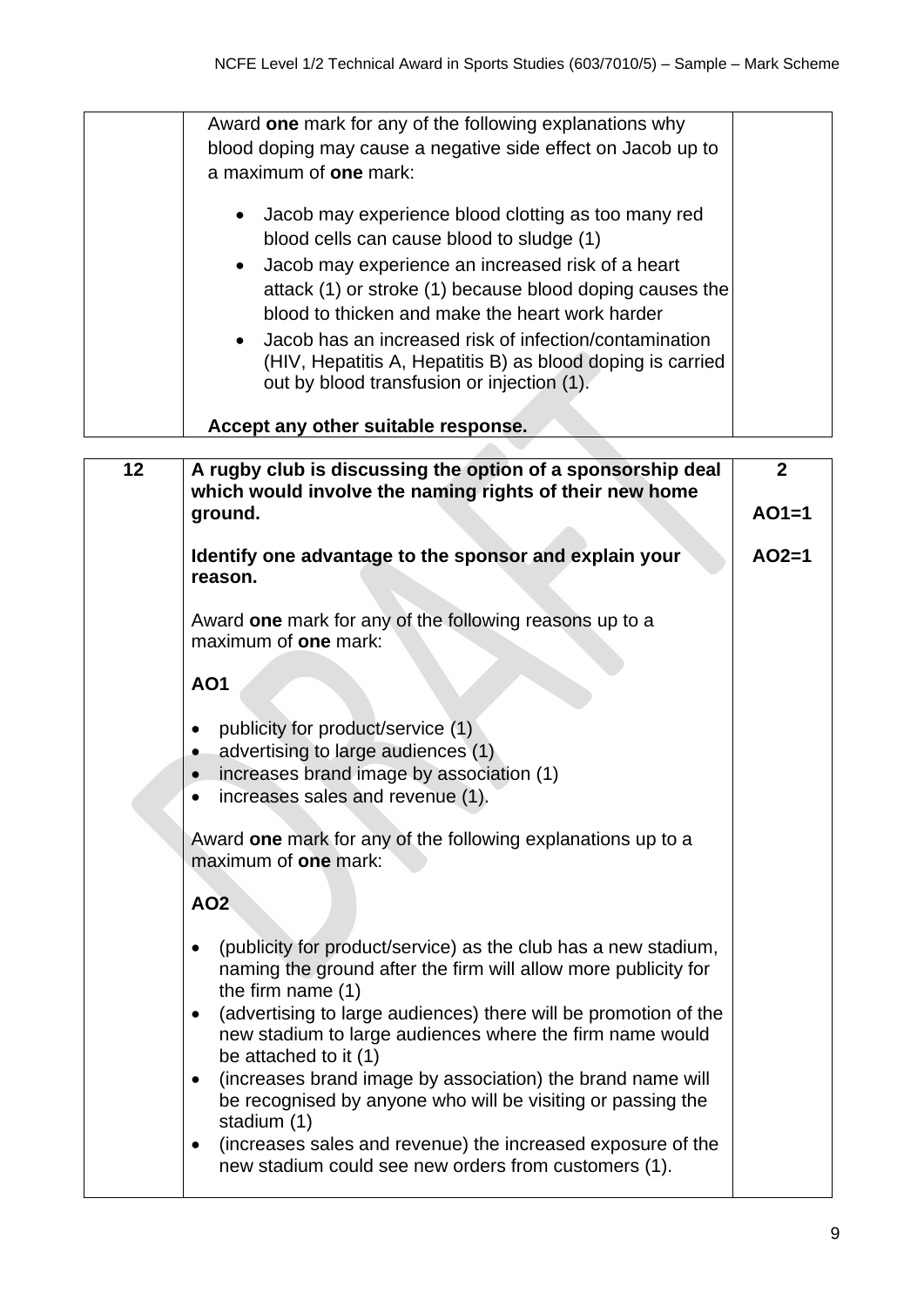|    | Accept any other suitable response.                                         |                         |
|----|-----------------------------------------------------------------------------|-------------------------|
|    |                                                                             |                         |
| 13 | Identify two types of sports media and for each type, give                  | $\overline{\mathbf{4}}$ |
|    | one example of a disadvantage to sports performers.                         |                         |
|    |                                                                             | $AO1=2$                 |
|    | Award one mark for each type of media up to a maximum of two                |                         |
|    | marks:                                                                      | $AO2=2$                 |
|    | <b>AO1</b>                                                                  |                         |
|    |                                                                             |                         |
|    | TV(1)                                                                       |                         |
|    | radio (1)                                                                   |                         |
|    | print media (1)<br>$\bullet$                                                |                         |
|    | internet (1)<br>$\bullet$                                                   |                         |
|    | social media (1).<br>$\bullet$                                              |                         |
|    |                                                                             |                         |
|    | Award one mark for each explained disadvantage up to a                      |                         |
|    | maximum of two marks:                                                       |                         |
|    |                                                                             |                         |
|    | <b>AO2</b>                                                                  |                         |
|    | (TV) being in the spotlight could lead to a performer                       |                         |
|    | becoming over-confident, which could lead to them                           |                         |
|    |                                                                             |                         |
|    | underestimating their opponents (1)                                         |                         |
|    | (internet/print media/social media) spotlight on a performer's<br>$\bullet$ |                         |
|    | personal life means a loss of privacy, which could cause                    |                         |
|    | them to lose focus on their performance (1)                                 |                         |
|    | (TV/radio) unwarranted criticism in the press could lead to<br>$\bullet$    |                         |
|    | poor performances due to a lack of criticism (1)                            |                         |
|    | (social media) being in the spotlight could lead to the                     |                         |
|    | performer becoming self-conscious, which could lead to                      |                         |
|    | worry, stress and a decrease in performance (1).                            |                         |
|    |                                                                             |                         |
|    | Accept any other suitable response.                                         |                         |
|    |                                                                             |                         |

| 14 | State two types of fitness monitoring technology.                                                      | 2       |
|----|--------------------------------------------------------------------------------------------------------|---------|
|    | Award one mark for each of the following answers up to a<br>maximum of two marks:                      | $AO1=2$ |
|    | heart rate monitor (1)<br>breathing rate monitor (1)<br>fitness apps $(1)$<br>smart fitness watch (1). |         |
|    | Accept any other suitable response.                                                                    |         |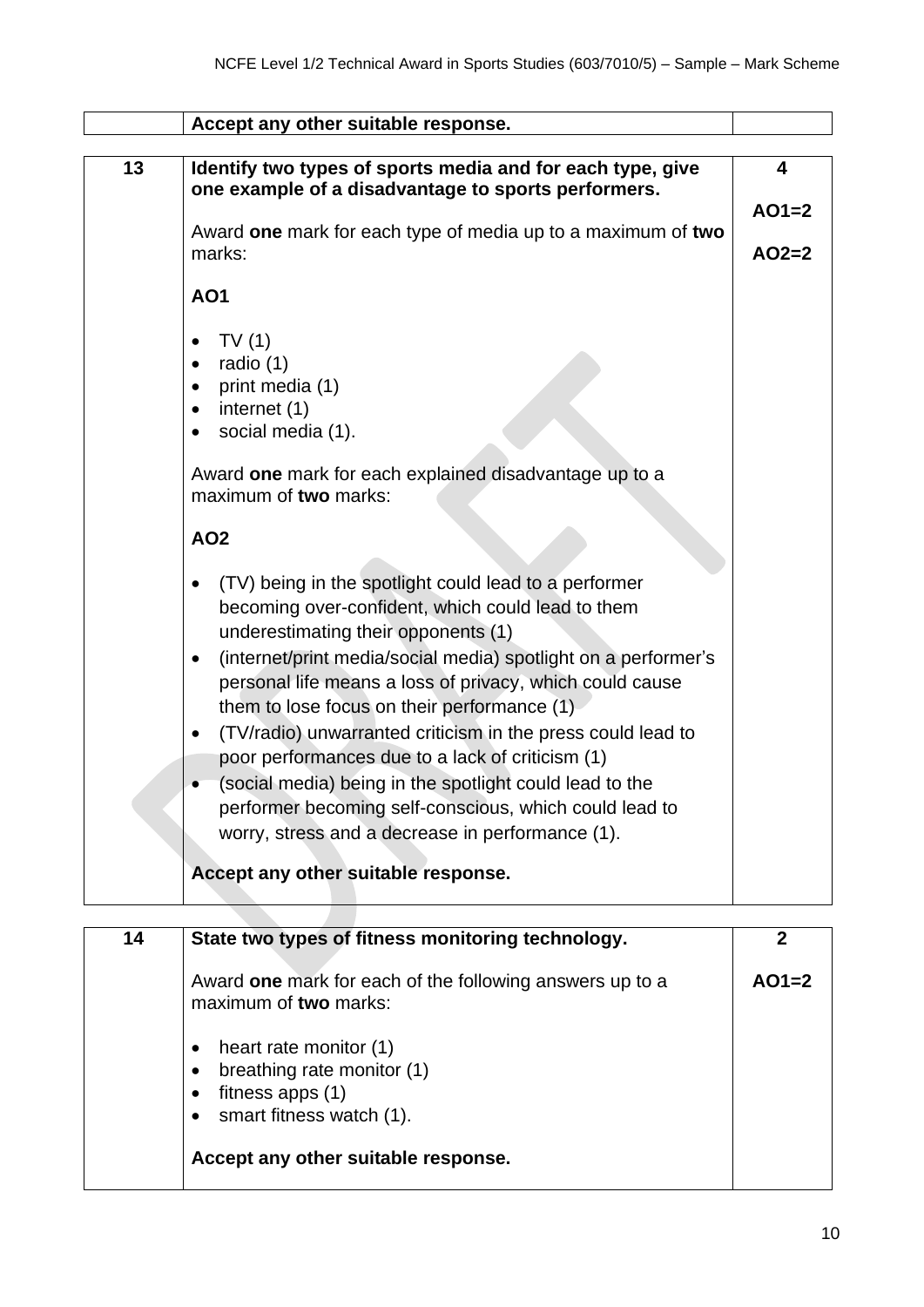| 15(a) | A domestic football league is considering using new<br>technology to help with game play enhancement.                                                                                                                                                                                                                                                                                                                                                                                                                                                                               | $\overline{\mathbf{4}}$ |
|-------|-------------------------------------------------------------------------------------------------------------------------------------------------------------------------------------------------------------------------------------------------------------------------------------------------------------------------------------------------------------------------------------------------------------------------------------------------------------------------------------------------------------------------------------------------------------------------------------|-------------------------|
|       |                                                                                                                                                                                                                                                                                                                                                                                                                                                                                                                                                                                     | $AO1=2$                 |
|       | State two ways technology may be used for game play<br>enhancement within the football league and for each,<br>describe how it would benefit the officials.                                                                                                                                                                                                                                                                                                                                                                                                                         | $AO2=2$                 |
|       | Award one mark for each of the following answers up to a<br>maximum of two marks:                                                                                                                                                                                                                                                                                                                                                                                                                                                                                                   |                         |
|       | <b>AO1</b>                                                                                                                                                                                                                                                                                                                                                                                                                                                                                                                                                                          |                         |
|       | Video Assistant Referee (VAR) (1)<br>Hawk-Eye (1).                                                                                                                                                                                                                                                                                                                                                                                                                                                                                                                                  |                         |
|       | Award one mark for each of the following answers up to a<br>maximum of two marks:                                                                                                                                                                                                                                                                                                                                                                                                                                                                                                   |                         |
|       | <b>AO2</b>                                                                                                                                                                                                                                                                                                                                                                                                                                                                                                                                                                          |                         |
|       | (VAR) would help the league official as they could watch<br>video footage and replays during a match to review the<br>decisions made by the referee and give a second opinion(1)<br>(VAR) would benefit the referee by minimising human errors<br>$\bullet$<br>causing substantial influence on match results (penalty<br>decisions, red cards) (1)<br>(Hawk-Eye) an official who watches video footage within a<br>$\bullet$<br>match would be a benefit to the referee as this can decide if<br>the ball fully crosses the goal line (1) to decide if the goal is<br>allowed (1). |                         |
|       | Accept any other suitable response.                                                                                                                                                                                                                                                                                                                                                                                                                                                                                                                                                 |                         |

| 15 <sub>(b)</sub> | Using your previous examples, evaluate whether game play<br>enhancement has been positive for officials in football. | 4       |
|-------------------|----------------------------------------------------------------------------------------------------------------------|---------|
|                   |                                                                                                                      | $AO3=4$ |
|                   | Award one mark for each of the following answers up to a                                                             |         |
|                   | maximum of four marks:                                                                                               |         |
|                   |                                                                                                                      |         |
|                   | (VAR/Hawk-Eye) it has reduced the number of errors, but                                                              |         |
|                   | decisions made by the official are now being questioned<br>instead (1)                                               |         |
|                   | (VAR/Hawk-Eye) it allows all of the officials to communicate                                                         |         |
|                   | with each other to ensure the correct decision is made (1)                                                           |         |
|                   | (VAR/Hawk-Eye) it has allowed the referee to be able to                                                              |         |
|                   | check their own decision on a monitor/TV screen (1)                                                                  |         |
|                   | (VAR/Hawk-Eye) it has resulted in some officials not making                                                          |         |
|                   | decisions and relying on game play enhancement to keep                                                               |         |
|                   | their reputation intact (1)                                                                                          |         |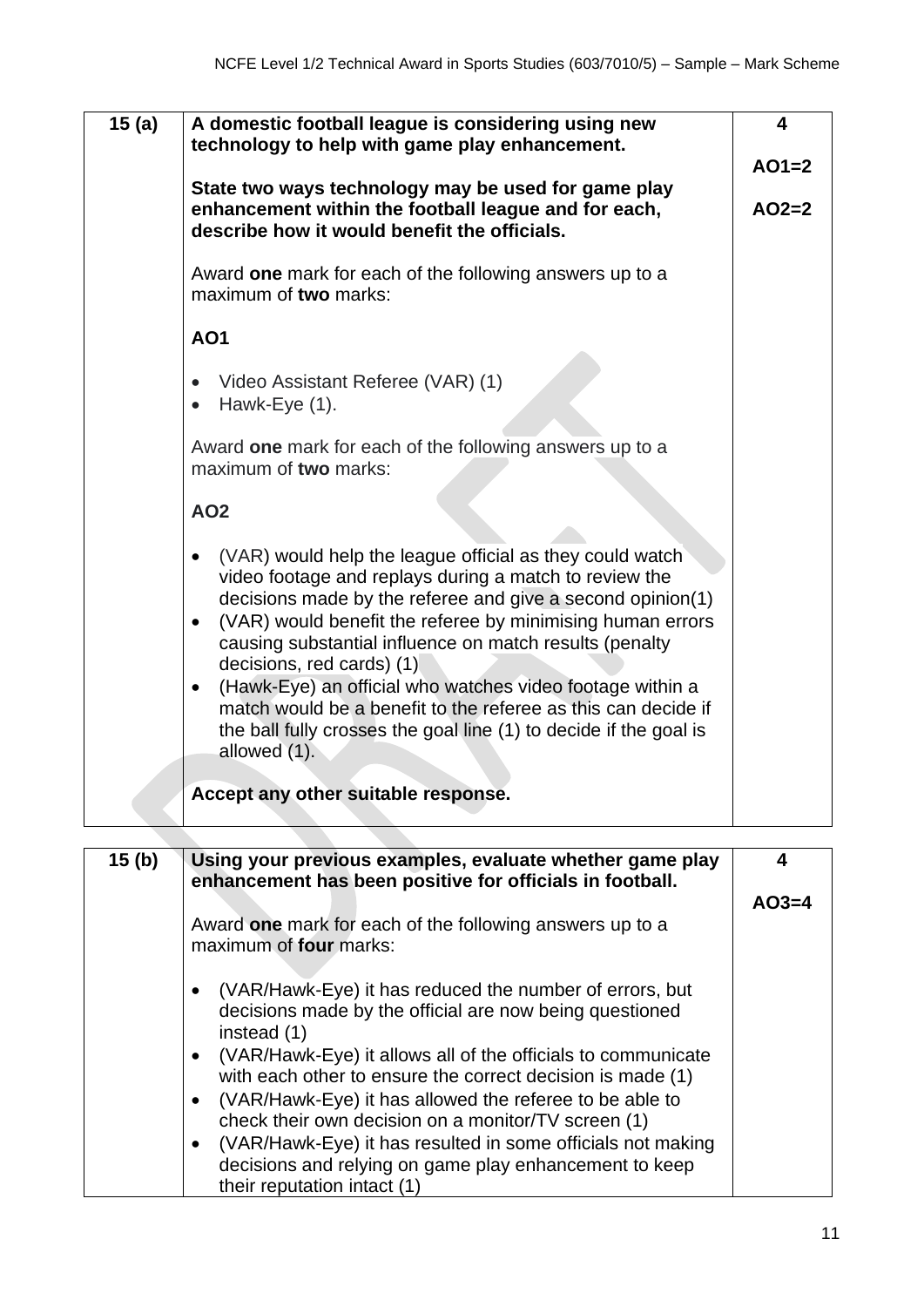| (VAR/Hawk-Eye) it has reduced the authority of the referee<br>$\bullet$<br>as they know every key decision that they make may be<br>overturned (1)<br>(VAR/Hawk-Eye) it takes the human nature out of the game<br>$\bullet$<br>as decisions are based solely on the criteria they have to<br>meet relating to the assisted technology rather than their own<br>judgement (1). |  |
|-------------------------------------------------------------------------------------------------------------------------------------------------------------------------------------------------------------------------------------------------------------------------------------------------------------------------------------------------------------------------------|--|
| Accept any other suitable response.                                                                                                                                                                                                                                                                                                                                           |  |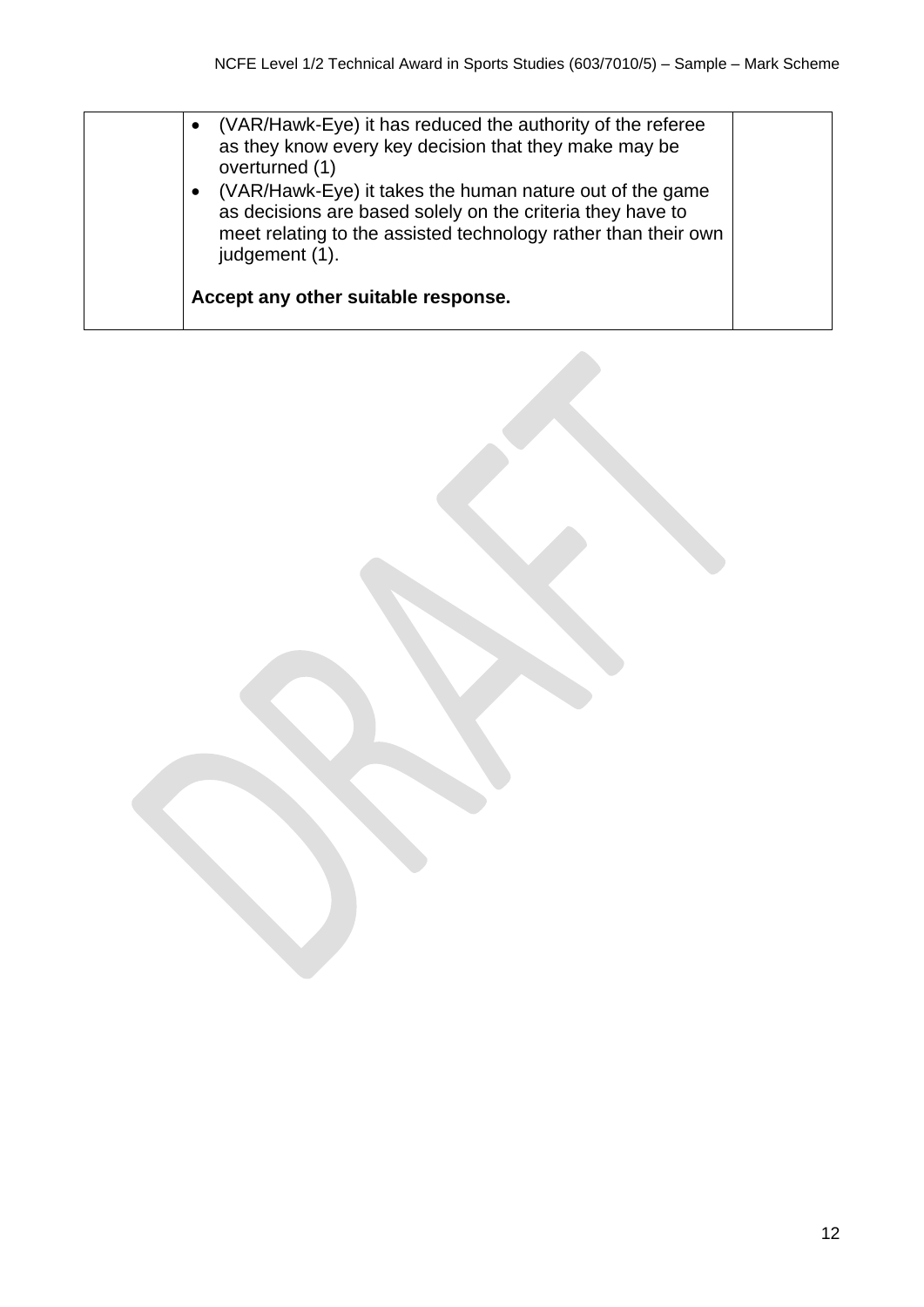### **Section C Total for this section: 21 marks**

| 16 | Which one of the following is a responsibility of a |         |
|----|-----------------------------------------------------|---------|
|    | <b>Programme Co-ordinator?</b>                      |         |
|    |                                                     | $AO1=1$ |
|    | A: Devising the event plan                          |         |
|    | <b>B:</b> Monitoring action plans                   |         |
|    | C: Producing a risk assessment                      |         |
|    | <b>D:</b> Securing revenues.                        |         |
|    |                                                     |         |
|    | <b>Answer: B</b> (Monitoring action plans.)         |         |
|    |                                                     |         |

| 17 | Which one of the following is the leadership style when a<br>coach involves all players in the decision-making process<br>around match tactics? | $AO1=1$ |
|----|-------------------------------------------------------------------------------------------------------------------------------------------------|---------|
|    | A: Autocratic<br><b>B:</b> Democratic<br>C: Emergent<br>D: Laissez-faire<br><b>Answer: B (Democratic)</b>                                       |         |

| 18 | Which one of the following is an example of a combination |         |
|----|-----------------------------------------------------------|---------|
|    | sports competition?                                       |         |
|    |                                                           | $AO2=1$ |
|    | A: Diamond League Athletics                               |         |
|    | <b>B:</b> The Cricket World Cup                           |         |
|    | C: The FA Cup                                             |         |
|    | <b>D: UEFA Champions League</b>                           |         |
|    | <b>Answer: A (Diamond League Athletics)</b>               |         |

| 19(a) | A national netball competition is being organised and there<br>is an entrance fee for teams to participate. The individual<br>organising the event has received 59 entries. | 2<br>$AO1=1$<br>$AO2 = 1$ |
|-------|-----------------------------------------------------------------------------------------------------------------------------------------------------------------------------|---------------------------|
|       | Spectators who wish to attend the competition will have to<br>pay for tickets.                                                                                              |                           |
|       | There are 2 months until the competition commences, and<br>all planning must be completed within 1 month prior to the<br>date.                                              |                           |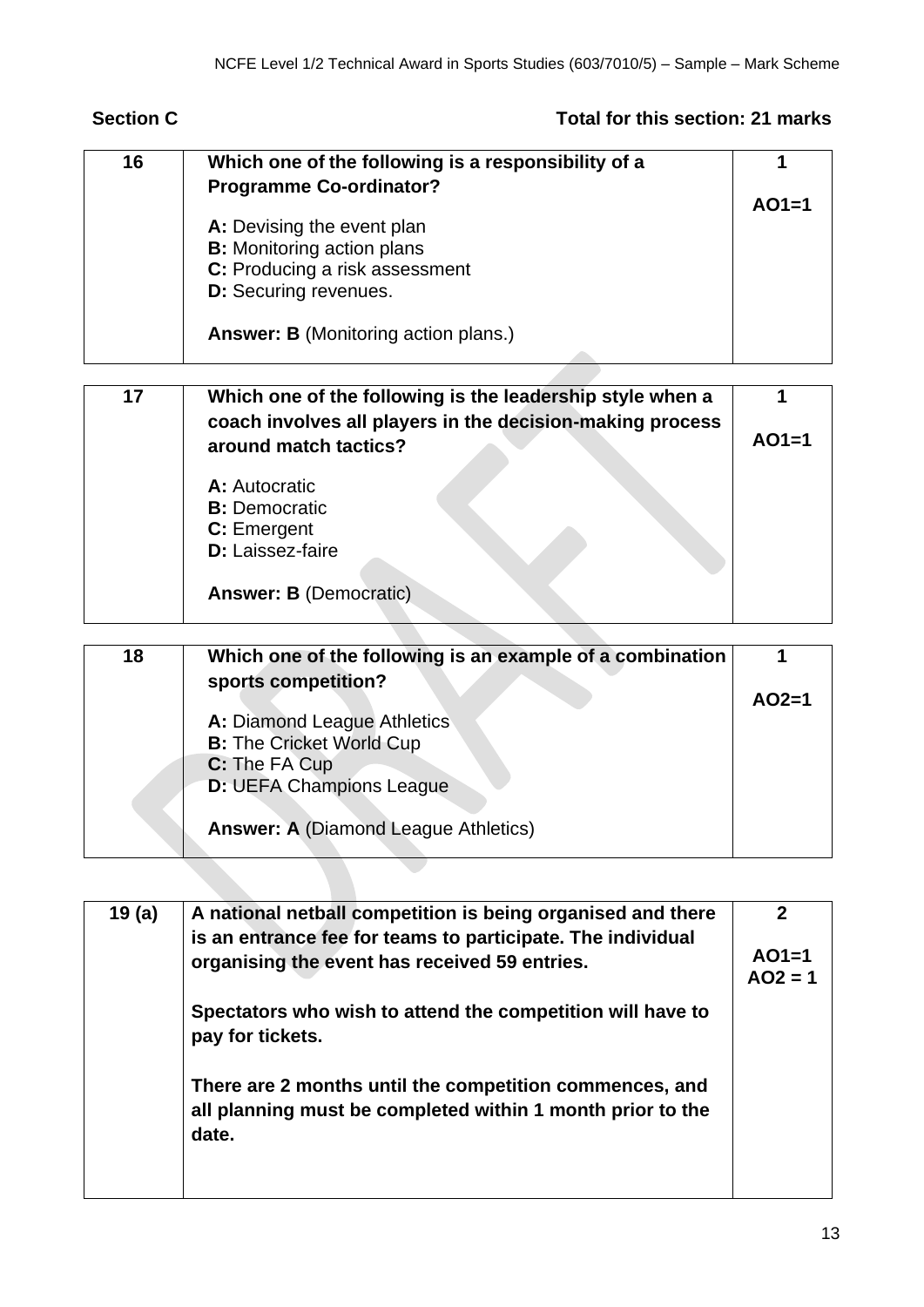|                     | The planning team consists of:                                                                                                                                                                                                                                                                                             |  |  |  |  |
|---------------------|----------------------------------------------------------------------------------------------------------------------------------------------------------------------------------------------------------------------------------------------------------------------------------------------------------------------------|--|--|--|--|
| ٠<br>٠              | event director<br>marketing officer<br>health and safety officer<br>officials.                                                                                                                                                                                                                                             |  |  |  |  |
|                     | State one responsibility of the event director and one<br>purpose of their role for this competition:                                                                                                                                                                                                                      |  |  |  |  |
| <b>AO1</b>          |                                                                                                                                                                                                                                                                                                                            |  |  |  |  |
| ٠<br>٠<br>$\bullet$ | in charge of the event overall (1)<br>organising the event team by setting objectives (1)<br>establishing a budget by setting a secure avenue (1)<br>devising the event plan (1).                                                                                                                                          |  |  |  |  |
|                     | <b>AO2</b>                                                                                                                                                                                                                                                                                                                 |  |  |  |  |
|                     | Award one mark for each of the following explanation of the<br>relevant chosen role:                                                                                                                                                                                                                                       |  |  |  |  |
|                     | (in charge of the event overall) means the director will have<br>to coordinate other members of the events team to ensure<br>that all aspects of the event are planned and run smoothly<br>(1)<br>(establishing a budget) the event director would be using this<br>to plan how the competition would pay for and purchase |  |  |  |  |
|                     | enough materials required for 59 teams participating<br>(devising the event plan) The event director would be<br>working with different individuals to fulfil their duties for the<br>event to run smoothly as they only have one month to plan<br>(1).<br>Accept any other suitable response.                             |  |  |  |  |

| 19(b) | Explain two ways in which the marketing officer for the<br>national netball competition can ensure that the                                                                                                    | 4       |
|-------|----------------------------------------------------------------------------------------------------------------------------------------------------------------------------------------------------------------|---------|
|       | competition does not run at a loss.                                                                                                                                                                            | $AO2=4$ |
|       | Award up to <b>four</b> marks for each correct explanation:                                                                                                                                                    |         |
|       | they could produce advertising materials that are designed to<br>target netball clubs (1) which could encourage more teams to<br>take part in the competition which would increase the amount<br>of income (1) |         |
|       | they could promote the event in the local communities of the<br>59 teams participating (1) which could encourage more                                                                                          |         |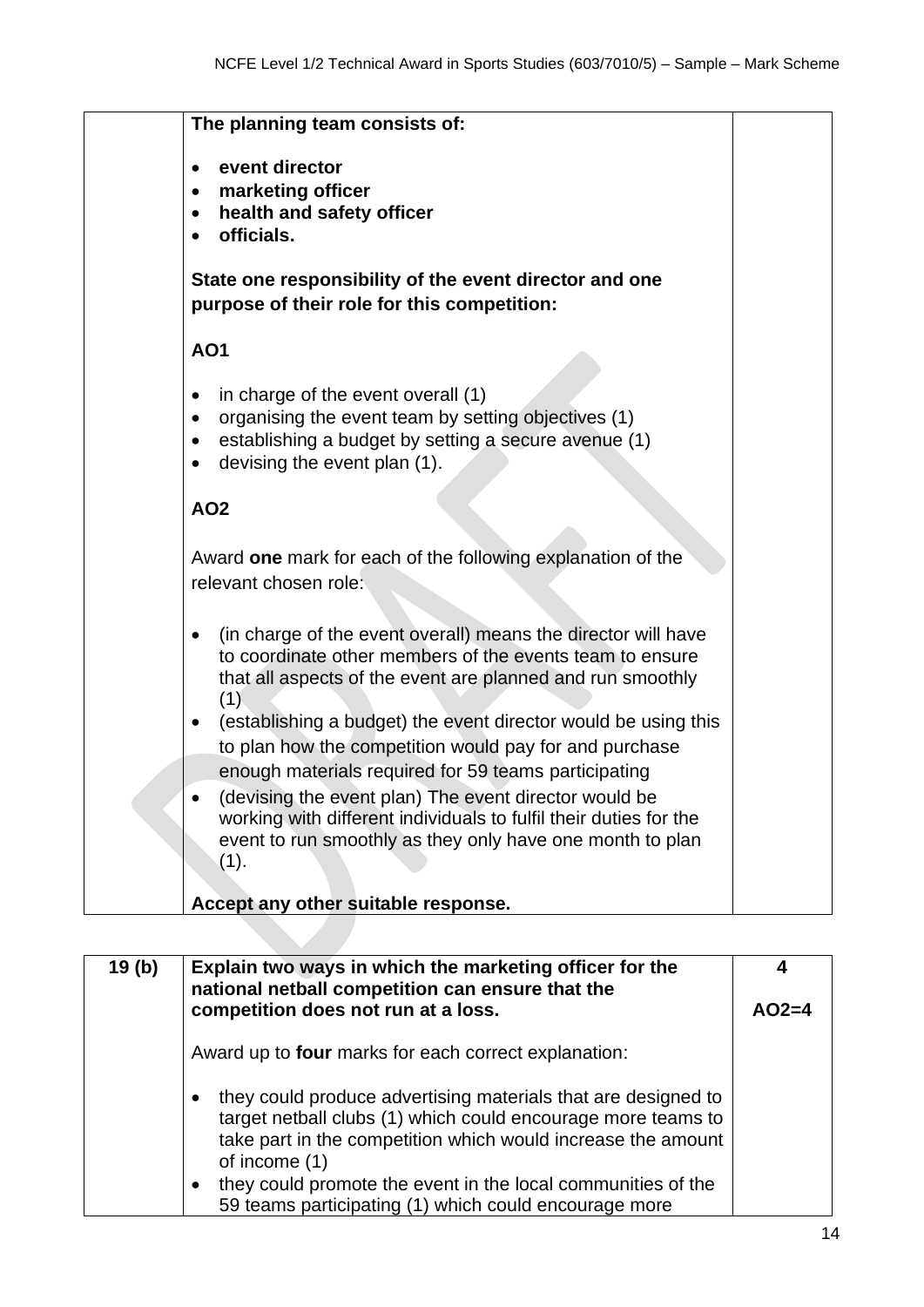| spectators to buy tickets for the competition to support their<br>local team (1)<br>they could secure sponsorship for the competition from a<br>$\bullet$<br>sports related retailer (1) which could bring in money or<br>provide facilities or equipment required for the competition<br>(1). |  |
|------------------------------------------------------------------------------------------------------------------------------------------------------------------------------------------------------------------------------------------------------------------------------------------------|--|
| Accept any other suitable response relating to the national<br>netball competition.                                                                                                                                                                                                            |  |

| 19 <sub>(c)</sub> | Justify why a knockout competition would be the best                                                                                                                                                                                                                                                                                                                                                                                                                                                                                                                                                                                                                                                                                                                                                                                            |         |  |
|-------------------|-------------------------------------------------------------------------------------------------------------------------------------------------------------------------------------------------------------------------------------------------------------------------------------------------------------------------------------------------------------------------------------------------------------------------------------------------------------------------------------------------------------------------------------------------------------------------------------------------------------------------------------------------------------------------------------------------------------------------------------------------------------------------------------------------------------------------------------------------|---------|--|
|                   | format to use.                                                                                                                                                                                                                                                                                                                                                                                                                                                                                                                                                                                                                                                                                                                                                                                                                                  | $AO3=4$ |  |
|                   | Award one mark for each correct justification up to a maximum<br>of four marks:                                                                                                                                                                                                                                                                                                                                                                                                                                                                                                                                                                                                                                                                                                                                                                 |         |  |
|                   | as there are a large number of entries in the netball<br>competition, it is the quickest way to get a winner (1)<br>there are 59 entries which is an odd number so, byes can<br>be included to get the correct number of teams in each<br>round $(1)$<br>in each round, half of the teams would be eliminated which<br>would mean that it would be able to be over quickly and<br>within in the 1 month period (1)<br>a ladder/league/round robin competition would not be<br>$\bullet$<br>suitable as they would take too long to complete and would<br>not be finished in a month (1)<br>matches in the knockout tournament can be finished in 1<br>$\bullet$<br>game with a penalty shootout, if necessary, which would<br>allow enough time for the winner to be announced within 1<br>month $(1)$ .<br>Accept any other suitable response. |         |  |

| 20 | Outline the difference between an emergent and                                                                                                                                 |         |
|----|--------------------------------------------------------------------------------------------------------------------------------------------------------------------------------|---------|
|    | prescribed leader.                                                                                                                                                             | $AO1=2$ |
|    | Award up to two marks for outlining the difference between an<br>emergent and prescribed leader:                                                                               |         |
|    | a prescribed leader is appointed by a higher authority (1)<br>$\bullet$<br>whereas an emergent leader is someone who emerges as a<br>leader from within a group over time (1). |         |
|    | Accept any other suitable response.                                                                                                                                            |         |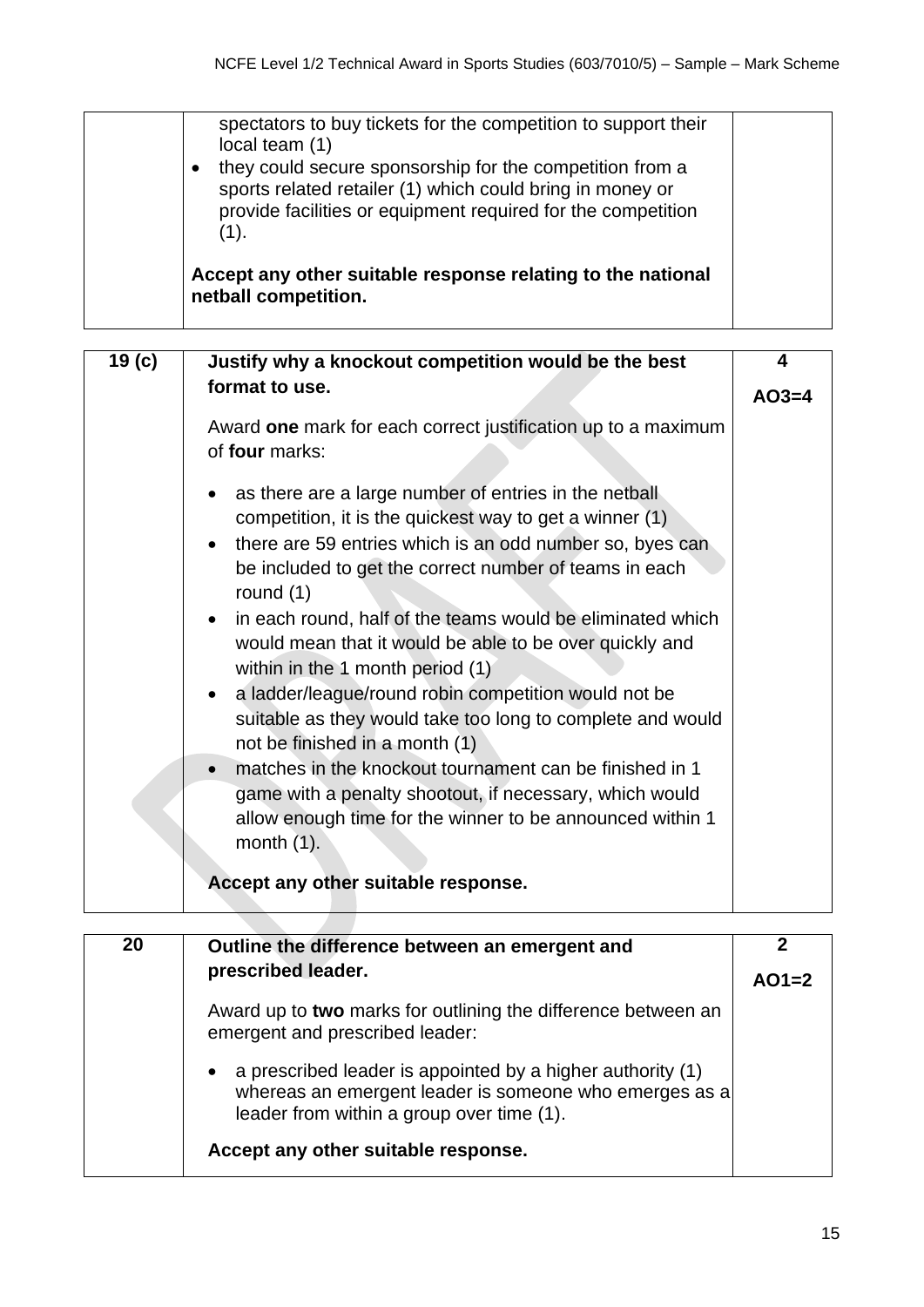| 21(a) | State two roles of a sports coach.                                                                                            |         |
|-------|-------------------------------------------------------------------------------------------------------------------------------|---------|
|       | Award one mark for each correct role up to a maximum of two<br>marks:                                                         | $AO1=2$ |
|       | $\bullet$ skills developer (1)<br>motivator (1)<br>$\bullet$<br>communicator (1)<br>$\bullet$ developing self-confidence (1). |         |
|       | Accept any other suitable response.                                                                                           |         |

| 21(b) | Describe two coaching techniques that can be used to                                                                                                                                                                                                                                                                                  |         |
|-------|---------------------------------------------------------------------------------------------------------------------------------------------------------------------------------------------------------------------------------------------------------------------------------------------------------------------------------------|---------|
|       | develop sports skills performances.                                                                                                                                                                                                                                                                                                   | $AO1=2$ |
|       | Use sporting examples in your answer.                                                                                                                                                                                                                                                                                                 | $AO2=2$ |
|       | Award one mark for each correct technique up to a maximum<br>of two marks:                                                                                                                                                                                                                                                            |         |
|       | <b>AO1</b>                                                                                                                                                                                                                                                                                                                            |         |
|       | technical instruction (1)<br>coaching demonstrations (1)<br>simulation (1)<br>self-talk (1)<br>mental/skill rehearsal (1)<br>feedback (1).<br>$\bullet$                                                                                                                                                                               |         |
|       | Award one mark for describing how this can be used in a<br>sporting example up to a maximum of two marks:                                                                                                                                                                                                                             |         |
|       | <b>AO2</b>                                                                                                                                                                                                                                                                                                                            |         |
|       | (technical instruction) a football coach could verbally instruct<br>a player how to pass a ball by breaking down the skill with<br>technical pointers (1)<br>(coaching demonstrations) a cricket coach could practically<br>demonstrate the bowling action, allowing the performer to<br>see a visual representation of the skill (1) |         |
|       | (simulation) a tennis coach could set up practices under<br>conditions which reflect real life pressure, such as serving to<br>stay in the match (1)                                                                                                                                                                                  |         |
|       | (self-talk) an athletics coach could give a sprinter key words<br>to say to themselves at the start of a race which trigger<br>enhanced effort and increased confidence (1)                                                                                                                                                           |         |
|       | (mental/skill rehearsal) a gymnastics coach could get their<br>gymnast to prepare by getting them to actively visualise<br>carrying out the routine prior to execution of performance (1)                                                                                                                                             |         |
|       | (feedback) a football coach could help develop future<br>performance by gathering opinions and advice about a                                                                                                                                                                                                                         |         |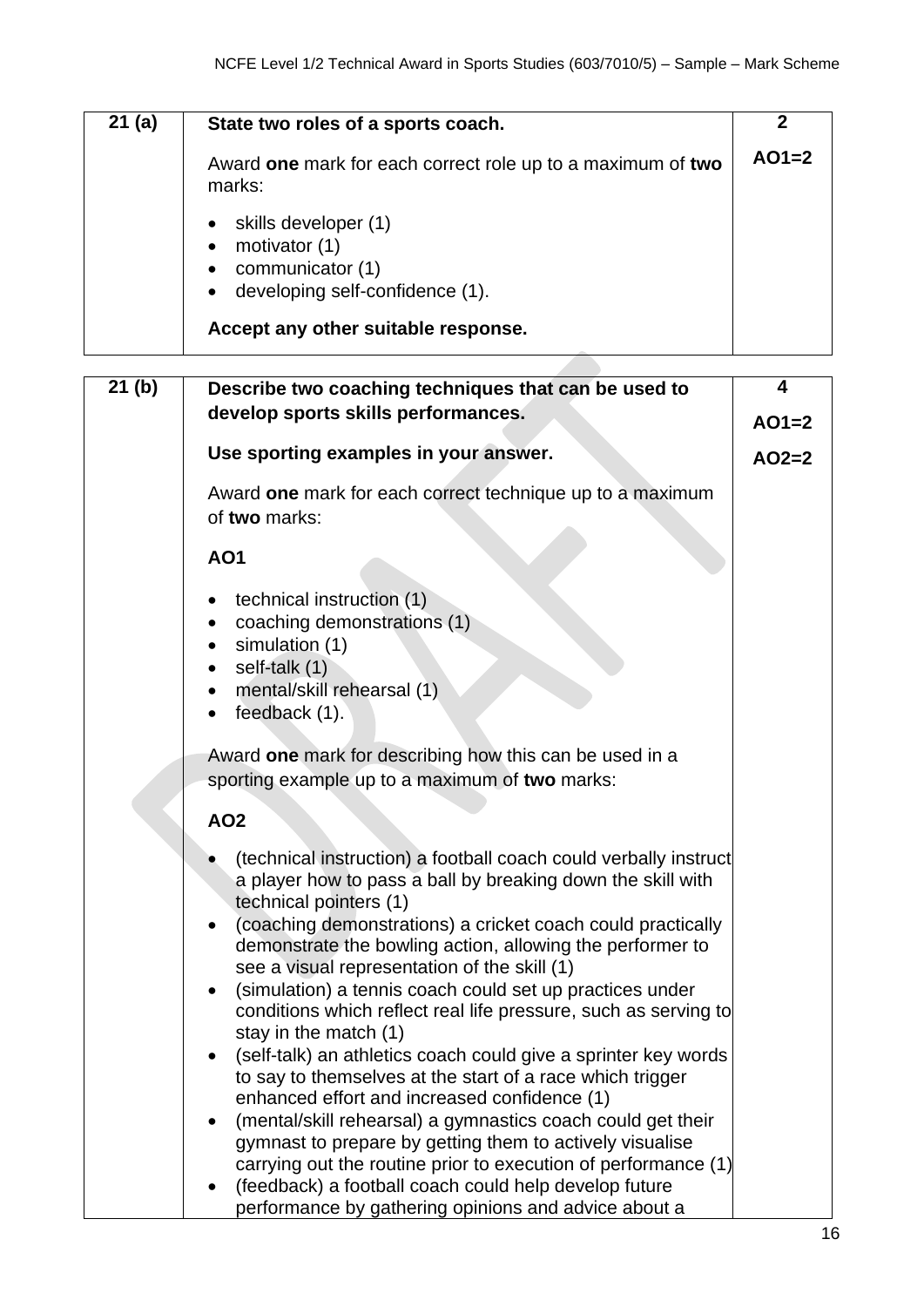| player's past performance and setting goals for<br>improvement, such as an 80% pass completion rate (1). |  |
|----------------------------------------------------------------------------------------------------------|--|
| Accept any other suitable response.                                                                      |  |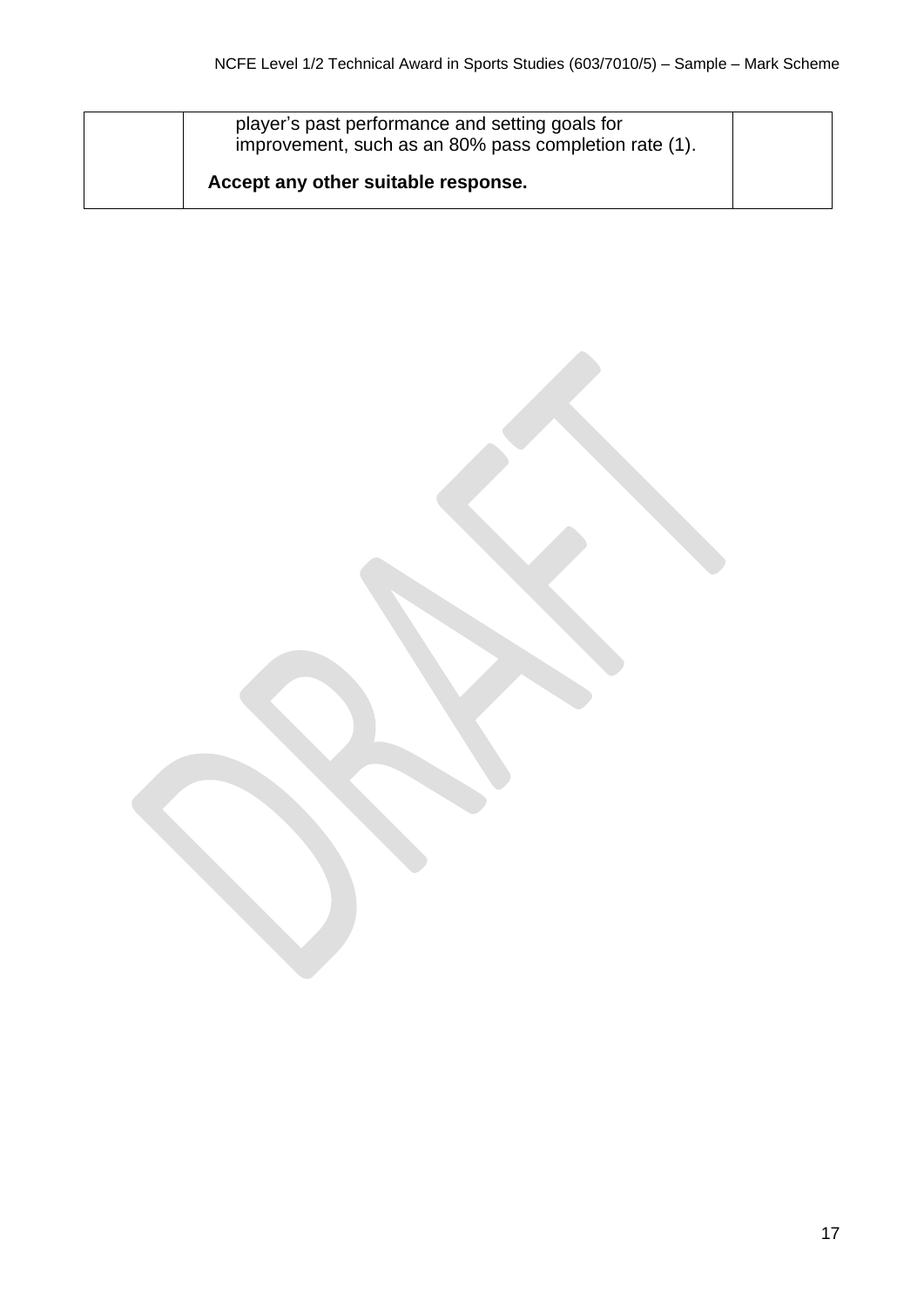## **Section D Total for this section: 18 marks**

| 22 |               | A group of sports leaders are running a multi-sports skills                                                                                                                                                                                     | 9       |
|----|---------------|-------------------------------------------------------------------------------------------------------------------------------------------------------------------------------------------------------------------------------------------------|---------|
|    |               | session at a local primary school.                                                                                                                                                                                                              | $AO1=3$ |
|    |               | Suggest the components of a skills session that will need                                                                                                                                                                                       | $AO2=3$ |
|    | participants. | to be planned for so that it is safe and engages all                                                                                                                                                                                            | $AO3=3$ |
|    |               |                                                                                                                                                                                                                                                 |         |
|    | <b>Marks</b>  | <b>Description</b>                                                                                                                                                                                                                              |         |
|    | $7 - 9$       | AO3: Excellent analysis and evaluation of how<br>the planning of a skills session will ensure it is<br>safe and engages all participants, that is<br>comprehensive and highly relevant.                                                         |         |
|    |               | AO2: Excellent application of knowledge and<br>understanding of how the components of a skills<br>session need to be planned for so that it is safe<br>and engages all participants, that is<br>comprehensive and highly detailed.              |         |
|    |               | AO1: Excellent recall of knowledge and<br>understanding of the components of a skills<br>session that is comprehensive. Subject<br>specific terminology is used consistently<br>throughout.                                                     |         |
|    | $4 - 6$       | AO3: Good analysis and evaluation of how the<br>planning of a skills session will ensure it is safe<br>and engages all participants, that is detailed<br>and mostly relevant.                                                                   |         |
|    |               | AO2: Good application of knowledge and<br>understanding of how the components of a skills<br>session need to be planned for so that it is safe<br>and engages all participants, that is detailed<br>and <b>mostly relevant</b> to the question. |         |
|    |               | AO1: Good recall of knowledge and<br>understanding of the components of a skills<br>session that is mostly detailed. Subject<br>specific terminology is used, but not always<br>consistently.                                                   |         |
|    | $1 - 3$       | AO3: Limited analysis and evaluation of how<br>the planning of a skills session will ensure it is<br>safe and engages all participants.                                                                                                         |         |
|    |               | AO2: Limited application of knowledge and<br>understanding of how the components of a skills<br>session need to be planned for so that it is safe<br>and engages all participants, that has minimal<br>detail and is mostly superficial.        |         |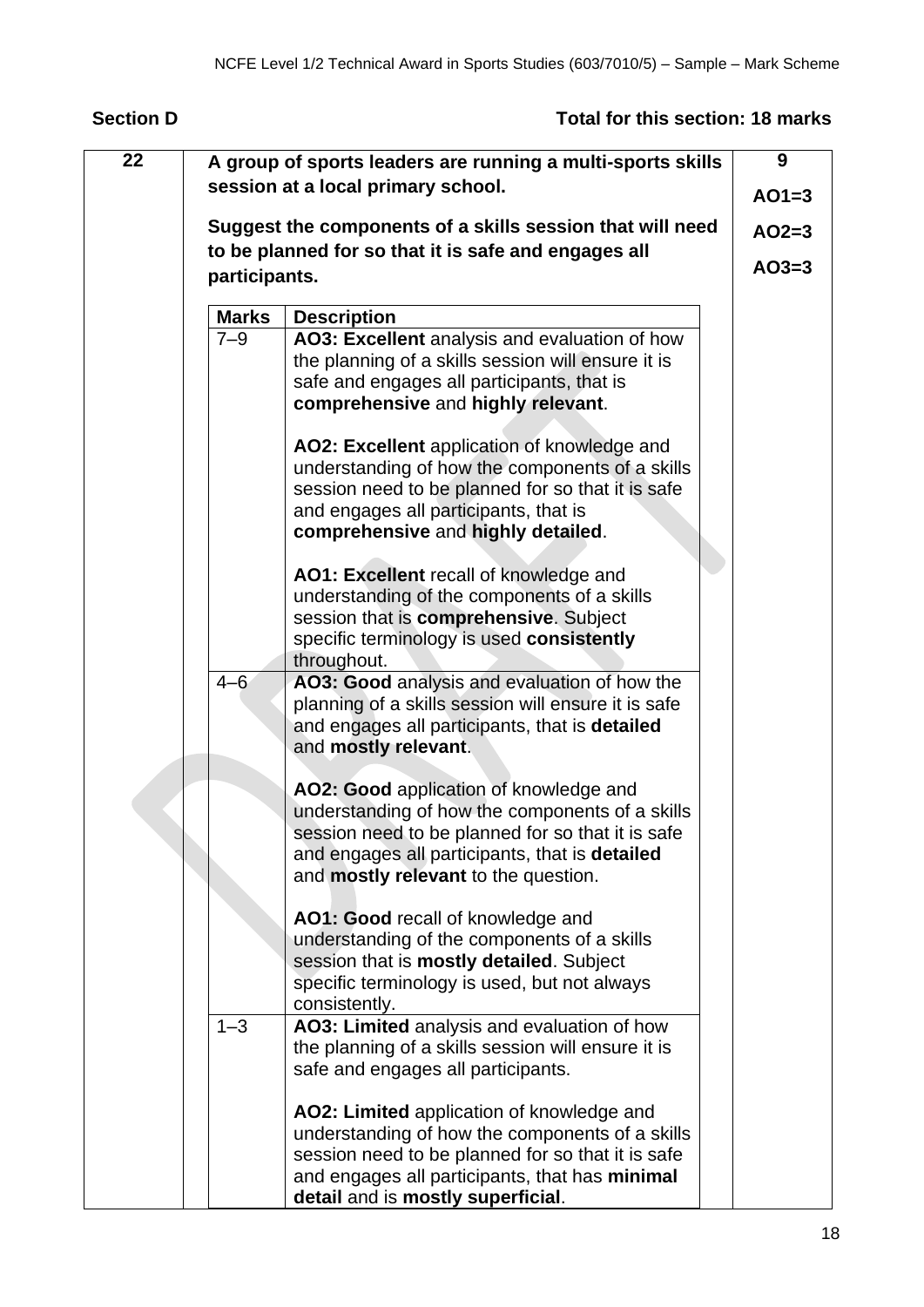| AO1: Limited recall of knowledge and<br>understanding of the components of a skills<br>session that has minimal detail. Subject<br>specific terminology is often inappropriate, and<br>a lack of understanding is evident.<br>No relevant material.<br>$\overline{0}$                                                              |
|------------------------------------------------------------------------------------------------------------------------------------------------------------------------------------------------------------------------------------------------------------------------------------------------------------------------------------|
| Examiners are reminded that indicative content reflects<br>content-related points that a learner may make but is not an<br>exhaustive list, nor is it a model answer. Learners may make<br>all, some or none of the points included in the indicative<br>content. Learners must be credited for any other appropriate<br>response. |
| It is not a requirement that the learner formulate a response<br>specifically against each assessment objective as laid out in the<br>indicative content (IC).                                                                                                                                                                     |
| A learner's demonstration of recall (AO1) and application (AO2)<br>of knowledge and understanding can be implied through the<br>learner's ability to analyse and evaluate the question topic<br>required of AO3.                                                                                                                   |
| <b>Indicative content</b>                                                                                                                                                                                                                                                                                                          |
| AO1 - Learners will recall knowledge and understanding of the<br>components of a skills session that may include the following:                                                                                                                                                                                                    |
| risk assessment<br>warm-up<br>skill introduction and assessment<br>skill development<br>skill practise activity<br>measuring skill development<br>differentiating activities<br>cool-down.                                                                                                                                         |
| AO2 - Learners will apply knowledge and understanding of how<br>the components of a skills session need to be planned for so<br>that it is safe and engages all participants that may include the<br>following:                                                                                                                    |
| risk assessment should be undertaken before any session<br>to identify any hazards<br>warm-up should be performed at the start of the session to<br>prepare the participants for the session                                                                                                                                       |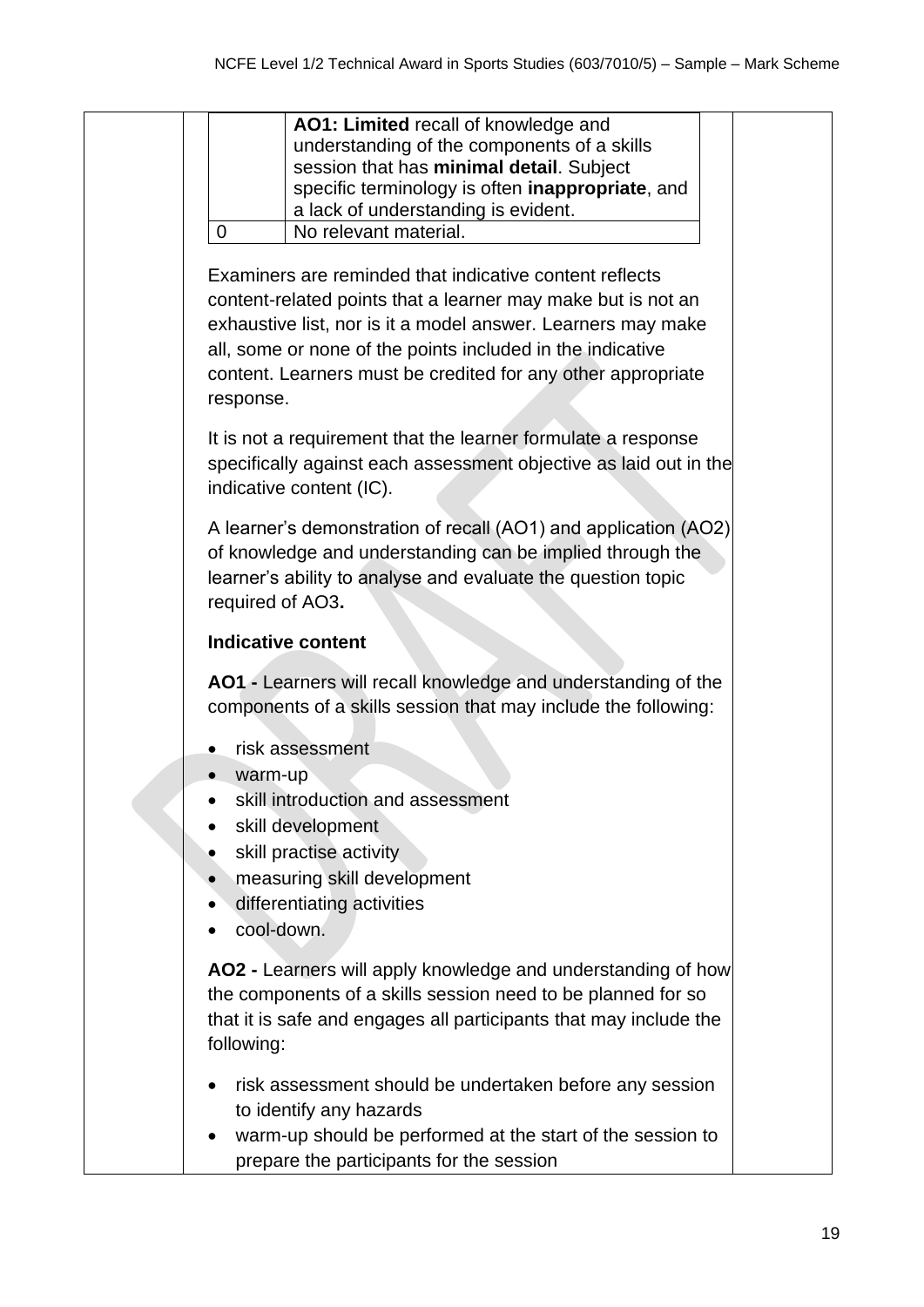| skill introduction and assessment will highlight the skill to              |  |
|----------------------------------------------------------------------------|--|
| be learned and the assessment criteria for correct                         |  |
| performance                                                                |  |
| skill development will provide the opportunities with                      |  |
| activities to develop the skill that is to be learned                      |  |
| measuring skill development will take place to identify the<br>$\bullet$   |  |
| success of the participants in performing/learning the skill               |  |
| differentiating activities will occur after an assessment has<br>$\bullet$ |  |
| been made to ensure learning reflects the progress of the                  |  |
| participants                                                               |  |
| cool-down to bring the participants' bodies and heart rates<br>$\bullet$   |  |
| back to normal after vigorous activity.                                    |  |
|                                                                            |  |
| AO3 - Learners will analyse and evaluate how the planning of               |  |
| a skills session will ensure it is safe and engages all                    |  |
| participants that may include the following:                               |  |
|                                                                            |  |
| risk assessment needs to be carried out to ensure that all<br>$\bullet$    |  |
| participants are safe. Any hazards need to be identified                   |  |
| and measures put in place to overcome these before a                       |  |
| session can actually begin                                                 |  |
| warm-up will help prevent injury of the participants by<br>$\bullet$       |  |
| getting the body and mind ready for the session ahead.                     |  |
| This will include pulse raisers and stretches to reduce the                |  |
| chance of pulling muscles                                                  |  |
| skill introduction and assessment will provide the                         |  |
| participants a clear picture of what is required to perform                |  |
| the skill. If this does not occur, the participants would not              |  |
| know how to learn and make progress                                        |  |
| skill development will give the participants an opportunity                |  |
| to practise the technique of the skill that is to be learned.              |  |
| This practice is needed to develop the performance of the                  |  |
| skill so that the participants do not have to think about                  |  |
| what they are doing                                                        |  |
| measuring skill development will identify how the                          |  |
| participants are performing in relation to the assessment                  |  |
| criteria. If this does not take place, then the leaders would              |  |
|                                                                            |  |
| not know how to progress the session so that all                           |  |
| participants could make progress                                           |  |
| differentiating activities needs to occur once the<br>$\bullet$            |  |
| measurement of skill development has taken place.                          |  |
| Activities should be made easier/harder to suit the abilities              |  |
| of the different participants to allow them to make relevant               |  |
| progress                                                                   |  |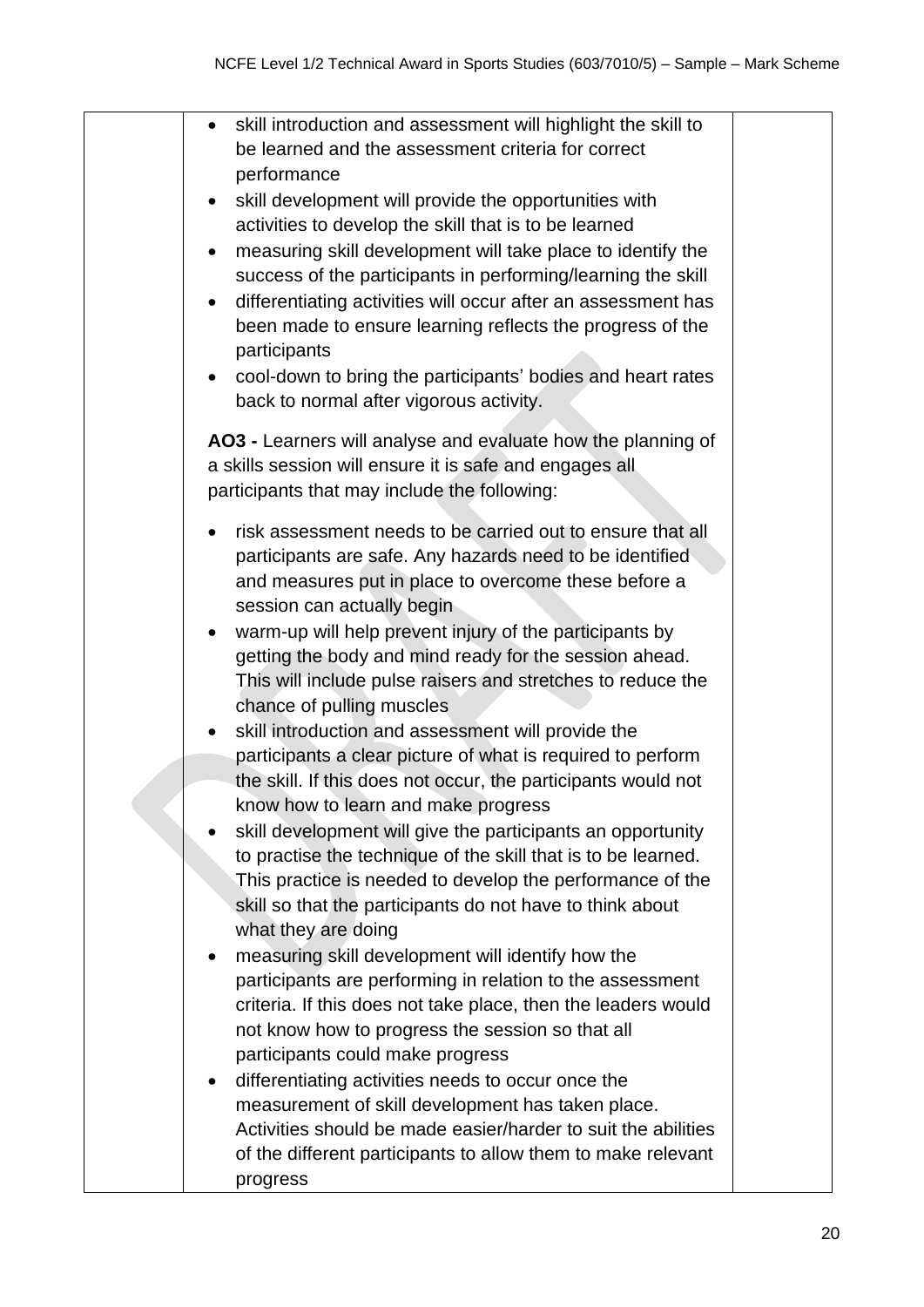|    | $\bullet$                                                                                                                                                                                                                     | (cool-down will mean that the participants will be ready to<br>calmly move onto their next activity at school and also help<br>to reduce any stiffness/soreness later. |         |  |  |  |
|----|-------------------------------------------------------------------------------------------------------------------------------------------------------------------------------------------------------------------------------|------------------------------------------------------------------------------------------------------------------------------------------------------------------------|---------|--|--|--|
|    |                                                                                                                                                                                                                               | Accept any other suitable response.                                                                                                                                    |         |  |  |  |
|    |                                                                                                                                                                                                                               |                                                                                                                                                                        |         |  |  |  |
| 23 |                                                                                                                                                                                                                               | Working at the local sports centre, you have been                                                                                                                      | 9       |  |  |  |
|    |                                                                                                                                                                                                                               | approached by a member of the public who wants to take<br>part in more physical exercise                                                                               | $AO1=3$ |  |  |  |
|    |                                                                                                                                                                                                                               | Vicky is 32 years old. She is married with two young                                                                                                                   | $AO2=3$ |  |  |  |
|    |                                                                                                                                                                                                                               | children who attend school (aged 5 and 7).                                                                                                                             | $AO3=3$ |  |  |  |
|    |                                                                                                                                                                                                                               | Vicky works part time on a Saturday and Sunday.                                                                                                                        |         |  |  |  |
|    | When she was at school, she was very physically active<br>and represented the school in netball and football.<br>However, she currently takes part in no physical exercise<br>due to a lack of time and money.                |                                                                                                                                                                        |         |  |  |  |
|    | again.                                                                                                                                                                                                                        | Recommend solutions that the sports centre could take to<br>encourage Vicky to start taking part in physical exercise                                                  |         |  |  |  |
|    | <b>Marks</b>                                                                                                                                                                                                                  | <b>Description</b>                                                                                                                                                     |         |  |  |  |
|    | $7 - 9$<br>AO3: Excellent analysis and evaluation of<br>different solutions that could be used to<br>encourage Vicky to start taking part in physical<br>exercise again, that is <b>comprehensive</b> and<br>highly relevant. |                                                                                                                                                                        |         |  |  |  |
|    |                                                                                                                                                                                                                               | AO2: Excellent application of knowledge and<br>understanding of different solutions that could be                                                                      |         |  |  |  |

used to encourage Vicky to start taking part in physical exercise again, that is **comprehensive**

understanding of the different solutions that could be used to encourage Vicky to start taking part in physical exercise again, that is **comprehensive**.

solutions that could be used to encourage Vicky to start taking part in physical exercise again, that

understanding of how different solutions could be used to encourage Vicky to start taking part in

**AO1: Excellent** recall of knowledge and

Subject specific terminology is used

is **detailed** and **mostly relevant**.

4–6 **AO3: Good** analysis and evaluation of different

**AO2: Good** application of knowledge and

**consistently** throughout.

and **highly detailed**.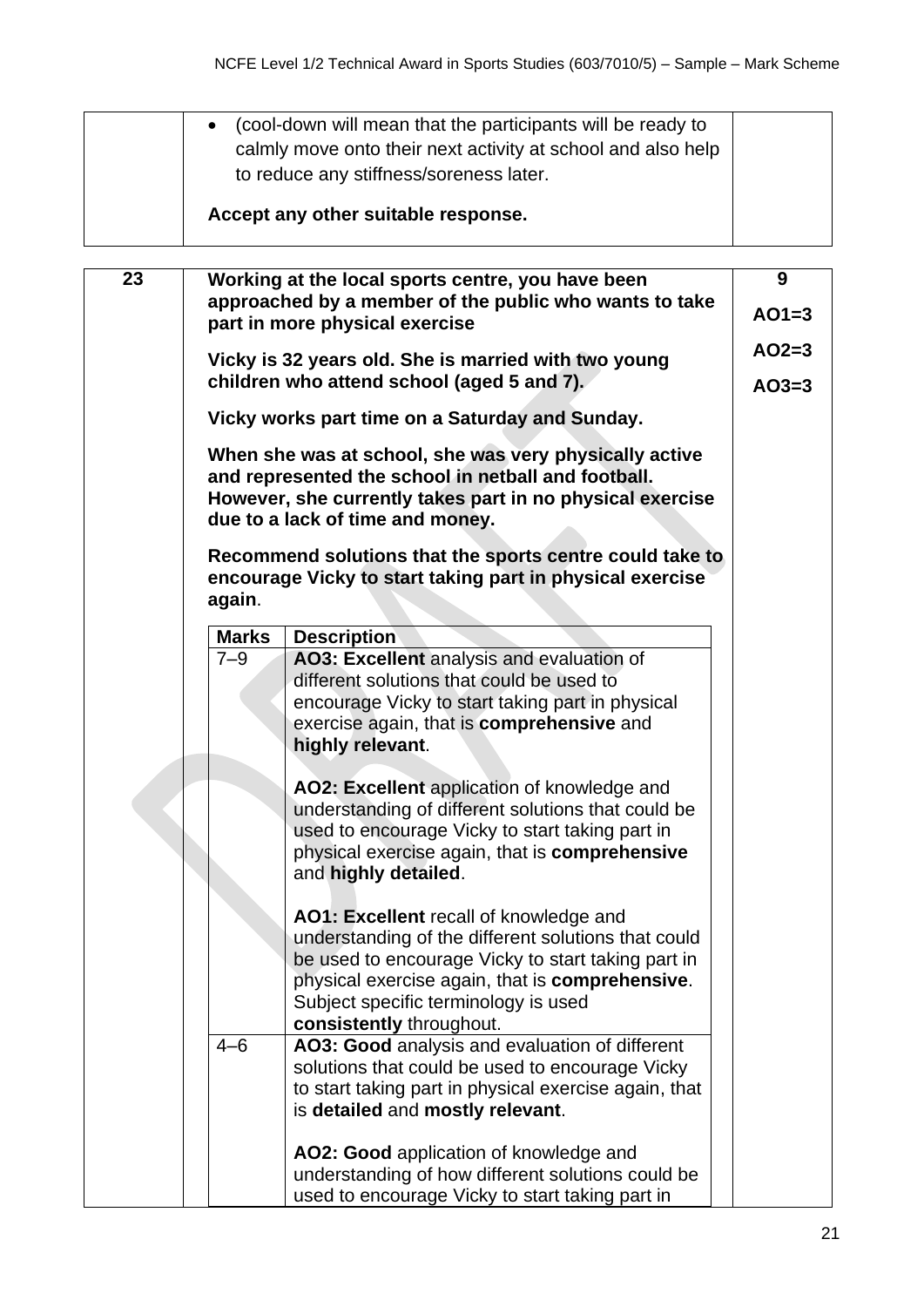| physical exercise again, that is <b>detailed</b> and<br>mostly relevant.                                                                                                                                                                                                                                                           |
|------------------------------------------------------------------------------------------------------------------------------------------------------------------------------------------------------------------------------------------------------------------------------------------------------------------------------------|
| AO1: Good recall of knowledge and<br>understanding of the different solutions that could<br>be used to encourage Vicky to start taking part in<br>physical exercise again, that is mostly detailed.<br>Subject specific terminology is used, but not<br>always consistently.                                                       |
| $1 - 3$<br>AO3: Limited analysis and evaluation of different<br>solutions that could be used to encourage Vicky<br>to start taking part in physical exercise again.                                                                                                                                                                |
| AO2: Limited application of knowledge and<br>understanding of how different solutions could be<br>used to encourage Vicky to start taking part in<br>physical exercise again, that has minimal detail<br>and is mostly superficial.                                                                                                |
| AO1: Limited recall of knowledge and<br>understanding of the different solutions that could<br>be used to encourage Vicky to start taking part in<br>physical exercise again, that has minimal detail.<br>Subject specific terminology is often<br>inappropriate, and a lack of understanding is<br>evident.                       |
| 0<br>No relevant material.                                                                                                                                                                                                                                                                                                         |
| Examiners are reminded that indicative content reflects<br>content-related points that a learner may make but is not an<br>exhaustive list, nor is it a model answer. Learners may make<br>all, some or none of the points included in the indicative<br>content. Learners must be credited for any other appropriate<br>response. |
| It is not a requirement that the learner formulate a response<br>specifically against each assessment objective as laid out in the<br>indicative content (IC).                                                                                                                                                                     |
| A learner's demonstration of recall (AO1) and application (AO2)<br>of knowledge and understanding can be implied through the<br>learner's ability to analyse and evaluate the question topic<br>required of AO3.                                                                                                                   |
| <b>Indicative content</b>                                                                                                                                                                                                                                                                                                          |
| AO1 - Learners will recall knowledge and understanding of                                                                                                                                                                                                                                                                          |

different solutions that could be used to encourage Vicky to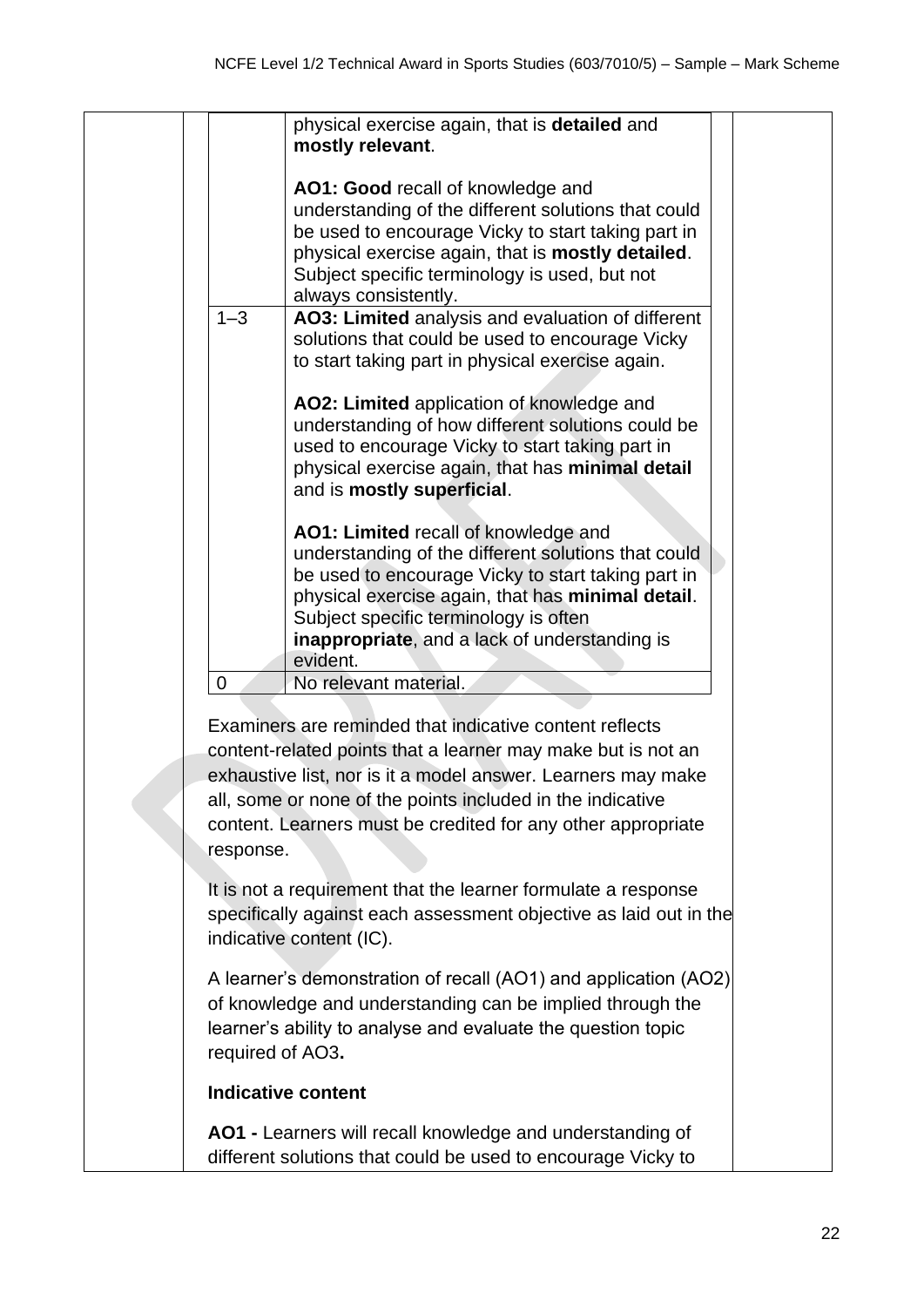| start taking part in physical exercise again that may include the<br>following:                                                                                                                                                                                                                                                                                                                                                                                                                                                                                                                                                                                                                                                                                                                                                                                                                                                                                                                                          |
|--------------------------------------------------------------------------------------------------------------------------------------------------------------------------------------------------------------------------------------------------------------------------------------------------------------------------------------------------------------------------------------------------------------------------------------------------------------------------------------------------------------------------------------------------------------------------------------------------------------------------------------------------------------------------------------------------------------------------------------------------------------------------------------------------------------------------------------------------------------------------------------------------------------------------------------------------------------------------------------------------------------------------|
| sessions for different user groups<br>off-peak memberships<br>timing of sessions<br>initiatives<br>use of sporting role models<br>promotion of cost-effective activities<br>reduced prices<br>family membership packages<br>$\bullet$<br>provision of equipment<br>provision of transport<br>promotion of online activities.<br>AO2 - Learners will apply knowledge and understanding of<br>different solutions that could be used to encourage Vicky to                                                                                                                                                                                                                                                                                                                                                                                                                                                                                                                                                                 |
| start taking part in physical exercise again that may include the<br>following:                                                                                                                                                                                                                                                                                                                                                                                                                                                                                                                                                                                                                                                                                                                                                                                                                                                                                                                                          |
| sessions for different user groups: the sports centre could<br>٠<br>provide activities where both parents and children could<br>participate in together<br>off-peak memberships could be offered at a reduced price<br>and at quiet times of the day which would help Vicky<br>timing of sessions: these sessions could be provided during<br>lunchtimes or during the school day to make them<br>accessible when Vicky's children are at school<br>initiatives can be promoted to encourage parents of young<br>children like Vicky to return to physical exercise<br>use of sporting role models who have also have young<br>children like Vicky can be used to motivate and inspire<br>individuals to participate in physical exercise<br>the sports centre could promote cost-effective activities<br>such as walking/running/cycling which do not cost a lot of<br>money to participate in on a regular basis<br>reduced prices can be offered to those individuals/families<br>٠<br>on low incomes such as Vicky's |
| family membership packages can be offered to encourage<br>Vicky to participate in sports with her husband and children<br>at the same time                                                                                                                                                                                                                                                                                                                                                                                                                                                                                                                                                                                                                                                                                                                                                                                                                                                                               |
| provision of equipment to reduce the cost to Vicky starting<br>to participate in physical exercise                                                                                                                                                                                                                                                                                                                                                                                                                                                                                                                                                                                                                                                                                                                                                                                                                                                                                                                       |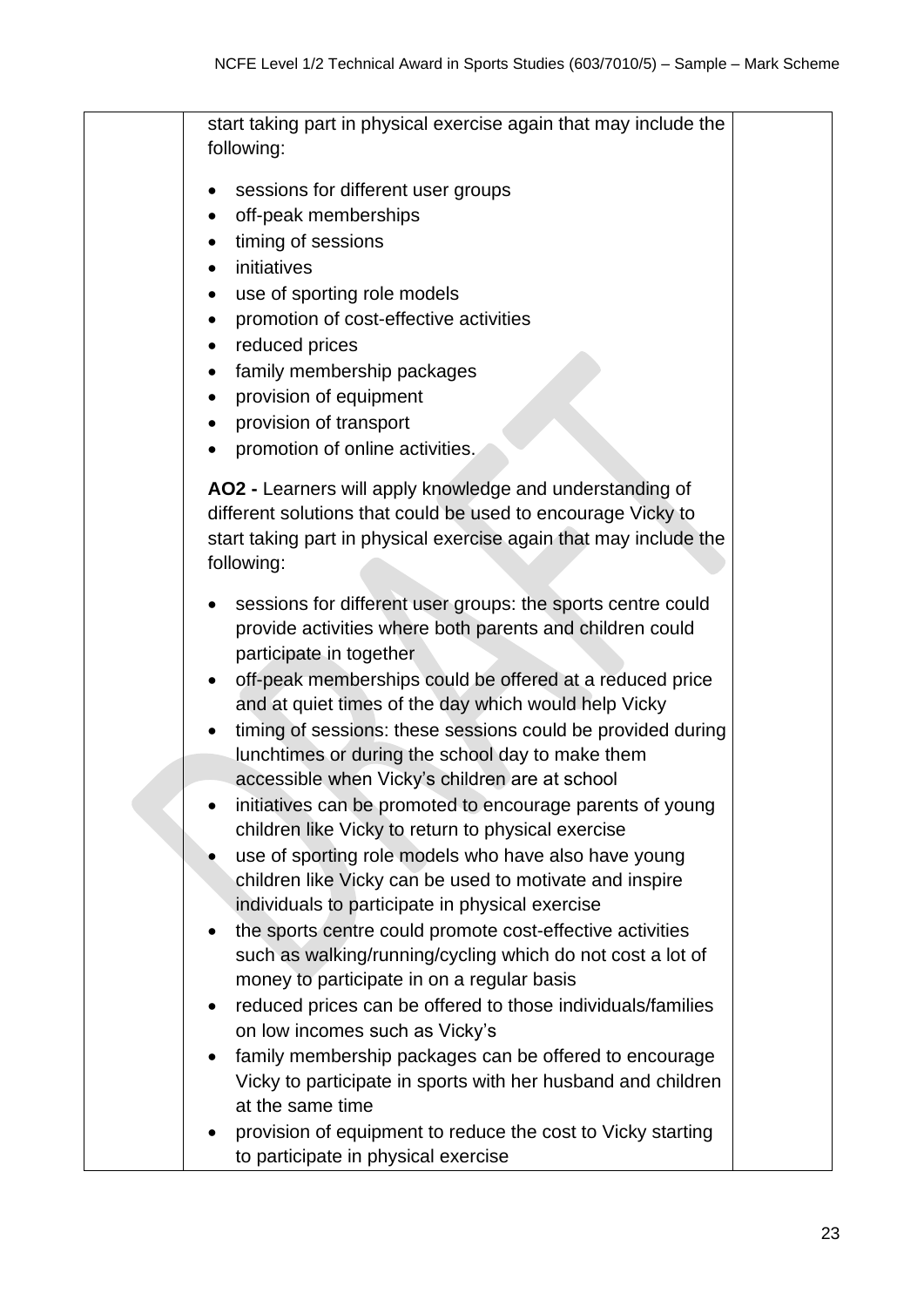| provision of transport which could reduce the cost of Vicky<br>participating in physical exercise<br>promotion of online activities as these could be done at<br>home at a time suited to Vicky's children being at school.<br>AO3 - Learners will analyse and evaluate different solutions<br>that could be used to encourage Vicky to start taking part in<br>physical exercise again that may include the following:<br>sessions for different user groups: this will reduce the need<br>for Vicky to find a babysitter to participate in physical activity<br>as her children could participate in the same activity<br>off-peak memberships will allow Vicky to participate in<br>activities at times when other family members may be<br>available to look after the children or when they are at                                                                                                                       |  |
|-------------------------------------------------------------------------------------------------------------------------------------------------------------------------------------------------------------------------------------------------------------------------------------------------------------------------------------------------------------------------------------------------------------------------------------------------------------------------------------------------------------------------------------------------------------------------------------------------------------------------------------------------------------------------------------------------------------------------------------------------------------------------------------------------------------------------------------------------------------------------------------------------------------------------------|--|
| school. These are often cheaper so will also make the<br>sessions more financially accessible for Vicky<br>timing of sessions could help Vicky participate in physical<br>exercise because if sessions are at times when she does<br>not have to look after her children (during the school day),<br>then she would be able to access these<br>initiatives, such as National Governing Body (NGB) return to<br>sport campaigns, could encourage Vicky to take up sports<br>that she used to enjoy and take part in at school<br>use of sporting role models could inspire Vicky and remind<br>$\bullet$<br>her of the good feelings she had when taking part in sport<br>which could encourage her to start participating again<br>promotion of cost-effective activities can highlight to Vicky<br>that there are activities such as walking/jogging that can be<br>carried out without any expense so a lack of money would |  |
| not be a barrier<br>reduced prices for low-income families could mean that<br>activities that may have interested Vicky but were too<br>expensive are now affordable and accessible<br>family membership packages could reduce the need for a<br>babysitter as all of the family could attend an activity/facility<br>at the same time to participate in physical exercise<br>provision of equipment could mean that a wider variety of<br>$\bullet$<br>activities are accessible to Vicky as she does not have to<br>spend any money buying the equipment to participate<br>provision of transport could mean that if Vicky had no form<br>$\bullet$<br>of transport or could not afford public transport, then this<br>barrier to accessing physical exercise is removed                                                                                                                                                    |  |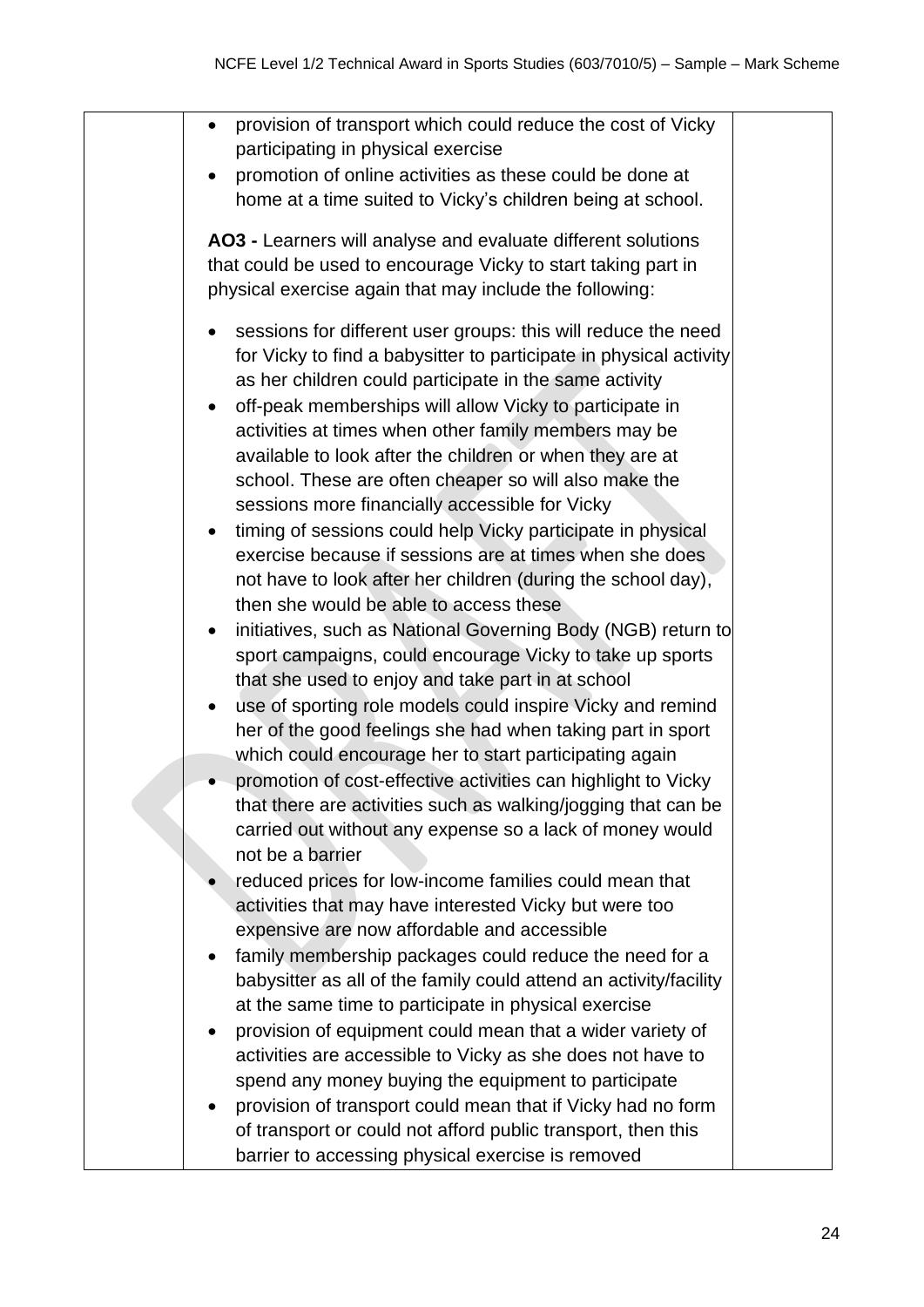| promotion of online activities would highlight to Vicky how<br>$\bullet$<br>she can be physically active in the home (which would be<br>free) and she could complete this after the children had<br>gone to bed so no childcare would be needed. |  |
|--------------------------------------------------------------------------------------------------------------------------------------------------------------------------------------------------------------------------------------------------|--|
| Accept any other suitable response.                                                                                                                                                                                                              |  |

25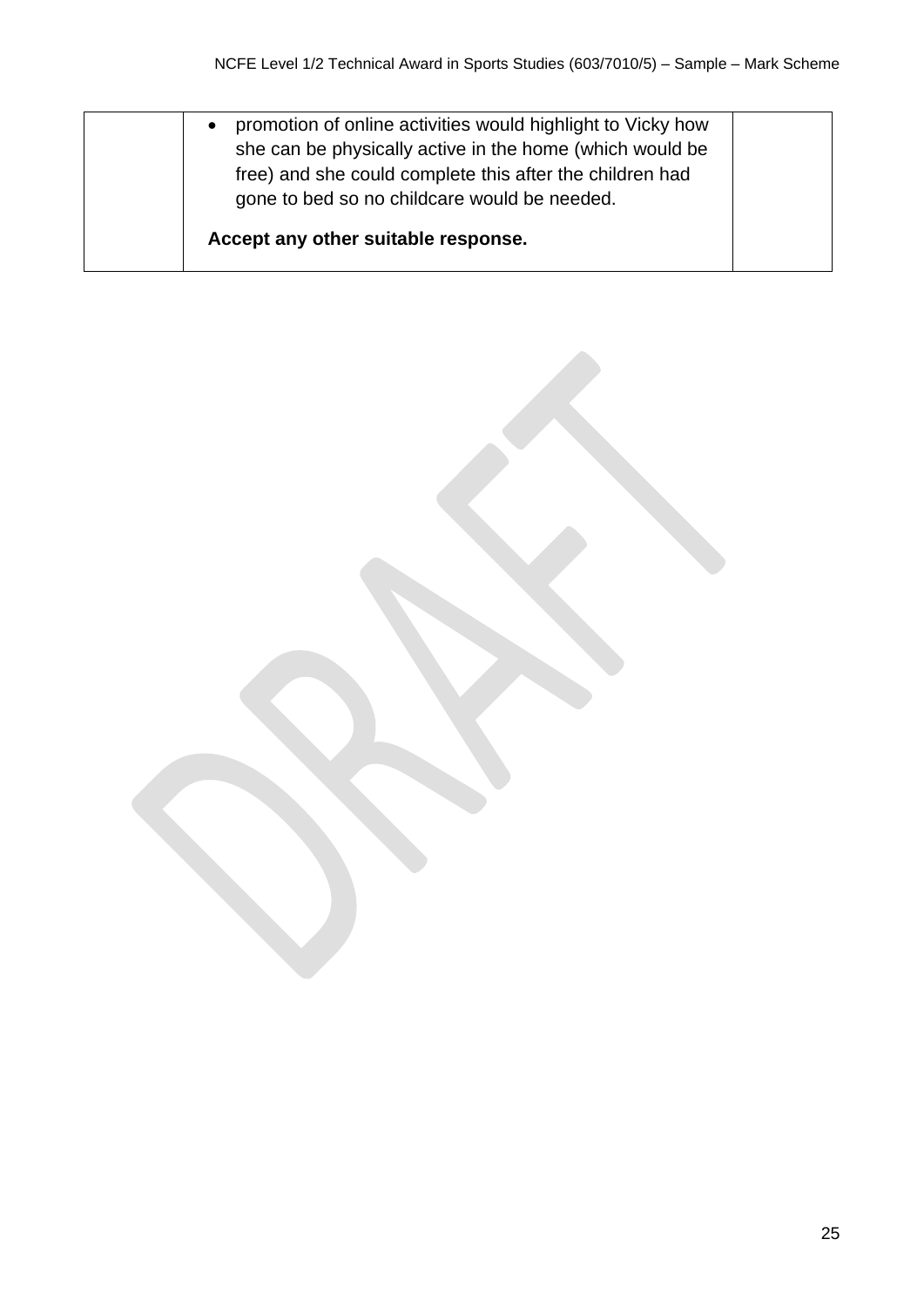| Question       | <b>AO1</b> | AO <sub>2</sub> | AO3 | <b>Total</b>   | Q type     |
|----------------|------------|-----------------|-----|----------------|------------|
|                |            |                 |     |                |            |
| 1              | $1*$       |                 |     | 1              | <b>MCQ</b> |
| $\overline{2}$ | $1^*$      |                 |     |                | <b>MCQ</b> |
| 3              |            | 1               |     |                | <b>MCQ</b> |
| 4              | $3^*$      |                 |     | 3              | <b>SAQ</b> |
| 5(a)           | 1          | $\overline{2}$  |     | 3              | <b>SAQ</b> |
| 5<br>(b)       |            | $\overline{2}$  |     | $\overline{2}$ | <b>SAQ</b> |
| 6<br>(a)       | 1          | 1               |     | $\overline{2}$ | <b>SAQ</b> |
| 6<br>(b)       |            |                 | 3   | 3              | <b>SAQ</b> |
|                |            | 1               | 3   | 4              | <b>SAQ</b> |
| <b>Total</b>   | 7          | 7               | 6   | 20             |            |
| *Kil           | 5          |                 |     |                |            |

# **Assessment marking grid**

| <b>Question</b> | <b>AO1</b>       | AO <sub>2</sub> | AO3 | <b>Total</b>   | Q type     |  |  |  |
|-----------------|------------------|-----------------|-----|----------------|------------|--|--|--|
|                 | <b>Section B</b> |                 |     |                |            |  |  |  |
| 8               | $1*$             |                 |     | 1              | <b>MCQ</b> |  |  |  |
| 9               | $1^*$            |                 |     | 1              | <b>MCQ</b> |  |  |  |
| 10              |                  | 1               |     |                | <b>MCQ</b> |  |  |  |
| 11              | 1                | 1               |     | $\overline{2}$ | <b>SAQ</b> |  |  |  |
| 12              | 1                |                 |     | $\overline{2}$ | <b>SAQ</b> |  |  |  |
| 13              | 2 <sup>5</sup>   | $\overline{2}$  |     | $\overline{4}$ | <b>SAQ</b> |  |  |  |
| 14              | $2^*$            |                 |     | $\overline{2}$ | <b>SAQ</b> |  |  |  |
| 15(a)           | $\overline{2}$   | $\overline{2}$  |     | 4              | <b>SAQ</b> |  |  |  |
| 15(b)           |                  |                 | 4   | 4              | <b>SAQ</b> |  |  |  |
| <b>Total</b>    | 10               | 7               | 4   | 21             |            |  |  |  |
| *Kil            | 4                |                 |     |                |            |  |  |  |